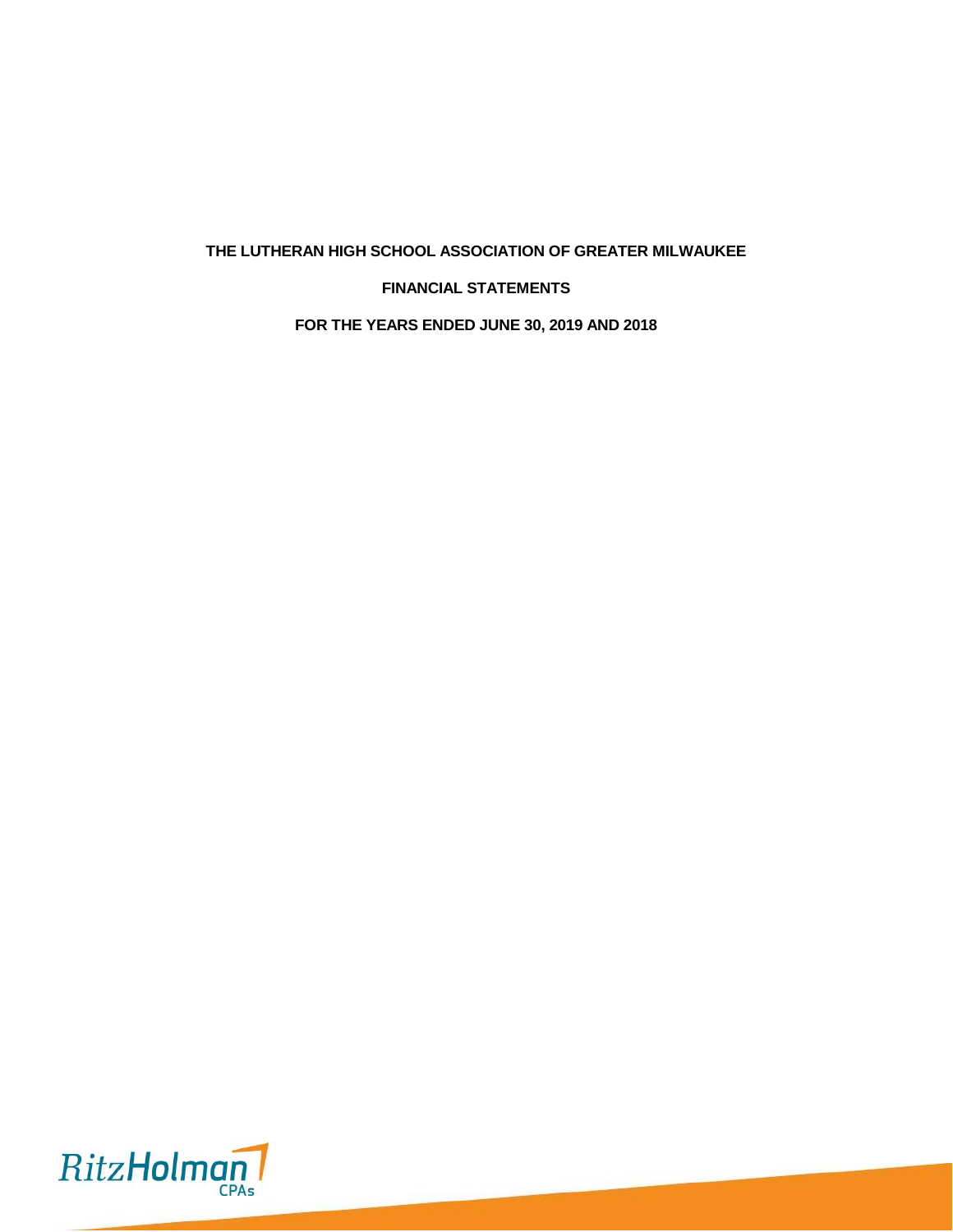# THE LUTHERAN HIGH SCHOOL ASSOCIATION OF GREATER MILWAUKEE

# **TABLE OF CONTENTS**

# Page

| $-2^{-}$ |
|----------|
|          |
|          |
| $5 - 6$  |
|          |
| $8 - 18$ |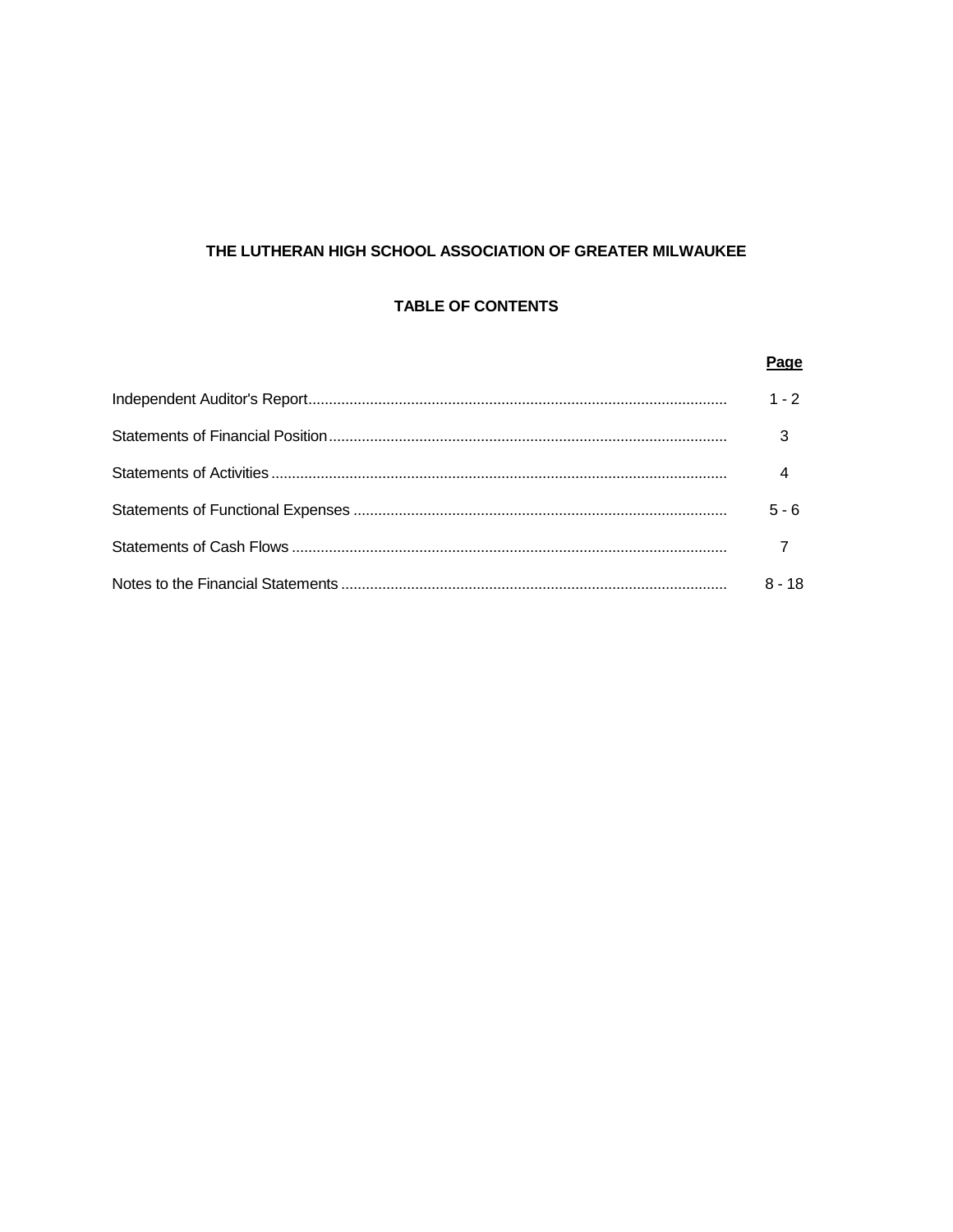

#### Independent Auditor's Report

Board of Directors Lutheran High School Association of Greater Milwaukee

We have audited the accompanying financial statements of Lutheran High School Association of Greater Milwaukee which comprise the statement of financial position as of June 30, 2019 and 2018, and the related statements of activities, functional expenses, and cash flows for the years then ended, and the related notes to the financial statements.

#### **Management's Responsibility for the Financial Statements**

Management is responsible for the preparation and fair presentation of these financial statements in accordance with accounting principles generally accepted in the United States of America; this includes the design, implementation, and maintenance of internal control relevant to the preparation and fair presentation of financial statements that are free from material misstatement, whether due to fraud or error.

#### **Auditor's Responsibility**

Our responsibility is to express an opinion on these financial statements based on our audit. We conducted our audit in accordance with auditing standards generally accepted in the United States of America. Those standards require that we plan and perform the audit to obtain reasonable assurance about whether the financial statements are free from material misstatement.

An audit involves performing procedures to obtain audit evidence about the amounts and disclosures in the financial statements. The procedures selected depend on the auditor's judgment, including the assessment of the risks of material misstatement of the financial statements, whether due to fraud or error. In making those risk assessments, the auditor considers internal control relevant to the Organization's preparation and fair presentation of the financial statements in order to design audit procedures that are appropriate in the circumstances, but not for the purposes of expressing an opinion on the effectiveness of the entity's internal control. Accordingly, we express no such opinion. An audit also includes evaluating the appropriateness of accounting policies used and the reasonableness of significant accounting estimates made by management, as well as evaluating the overall presentation of the financial statements.

We believe that the audit evidence we have obtained is sufficient and appropriate to provide a basis for our audit opinion.

*Ritz Holman LLP Serving business, nonprofits, individuals and trusts.*

| 330 E. Kilbourn Ave., Suite 550 | t. 414.271.1451 |
|---------------------------------|-----------------|
| Milwaukee, WI 53202             | f. 414.271.7464 |
|                                 | ritzholman.com  |

*Member of the American Institute of Certified Public Accountants, Wisconsin Institute of Certified Public Accountants*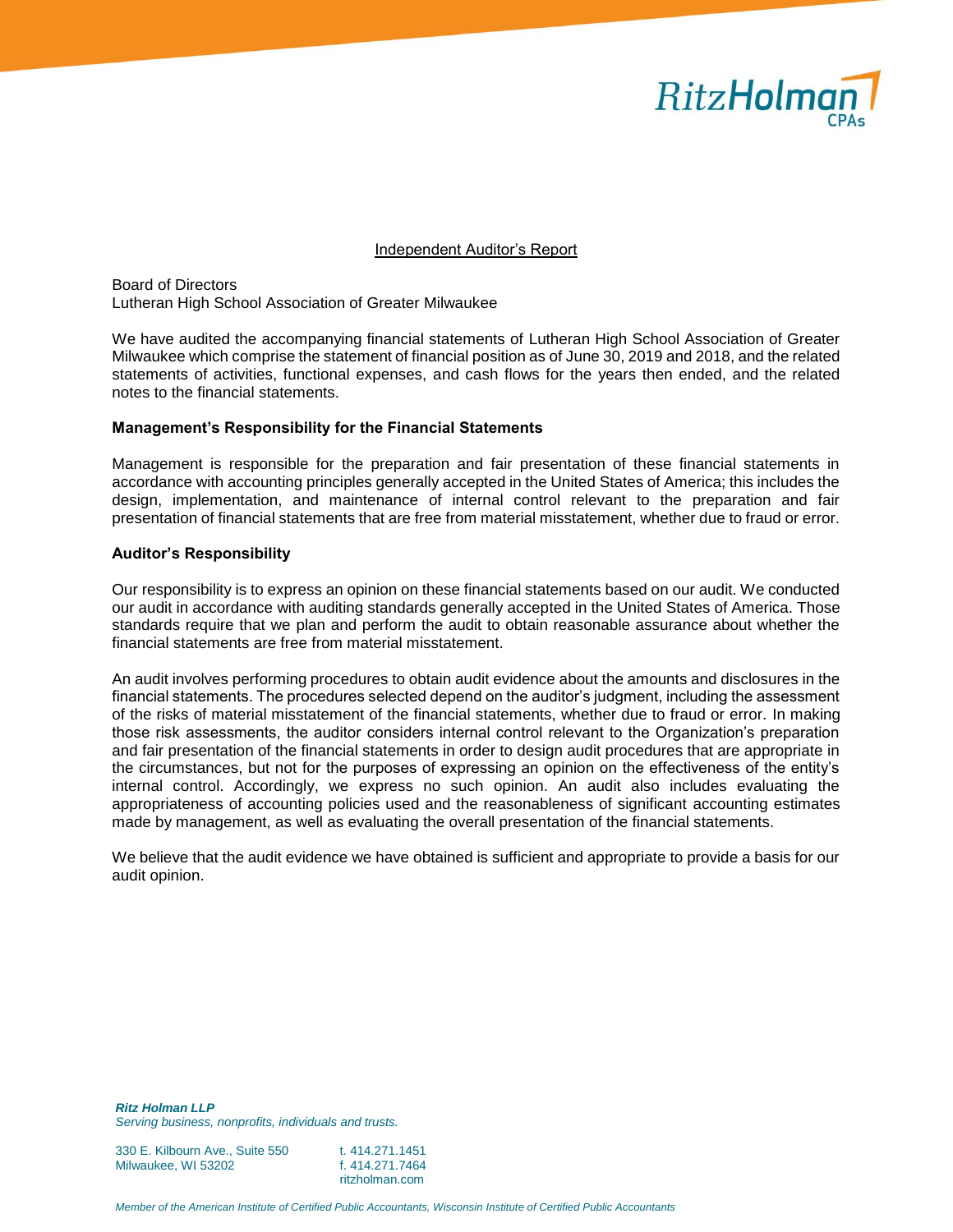Board of Directors Lutheran High School Association of Greater Milwaukee

# **Opinion**

In our opinion, the financial statements referred to above present fairly, in all material respects, the financial position of Lutheran High School Association of Greater Milwaukee as of June 30, 2019 and 2018, and the changes in its net assets and its cash flows for the years then ended in accordance with accounting principles generally accepted in the United States of America.

Ritz Holman LLP

RITZ HOLMAN LLP Certified Public Accountants

Milwaukee, Wisconsin October 2, 2019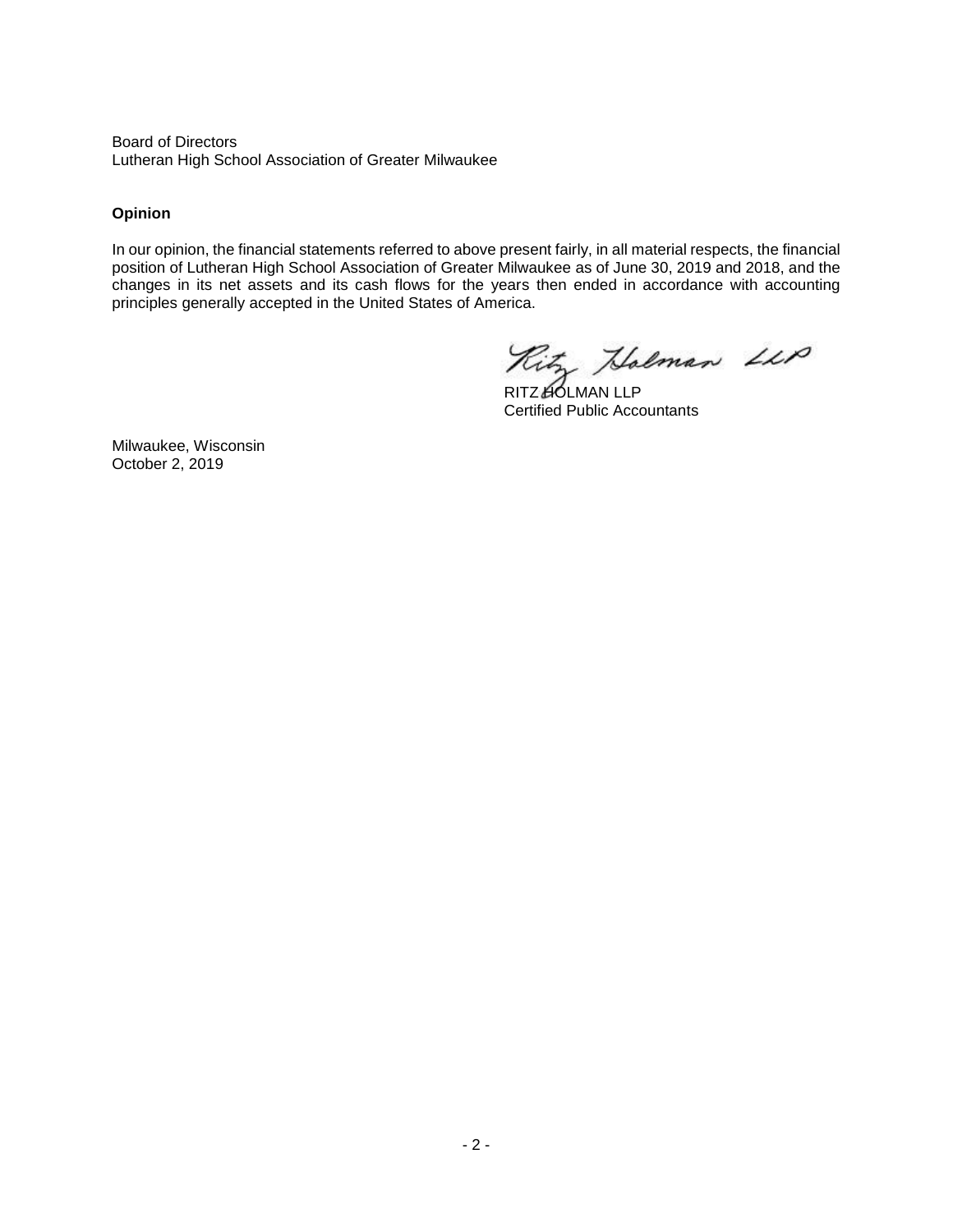#### **THE LUTHERAN HIGH SCHOOL ASSOCIATION OF GREATER MILWAUKEE STATEMENTS OF FINANCIAL POSITION JUNE 30, 2019 AND 2018**

|                                               |      |                              |                          | 2019                      |    |                       |                          |                              | 2018                      |    |                      |
|-----------------------------------------------|------|------------------------------|--------------------------|---------------------------|----|-----------------------|--------------------------|------------------------------|---------------------------|----|----------------------|
|                                               |      | Without                      |                          | With                      |    |                       |                          | Without                      | With                      |    |                      |
|                                               |      | <b>Donor Restrictions</b>    |                          | <b>Donor Restrictions</b> |    | Total                 |                          | <b>Donor Restrictions</b>    | <b>Donor Restrictions</b> |    | Total                |
| <b>ASSETS</b>                                 |      |                              |                          |                           |    |                       |                          |                              |                           |    |                      |
| <b>CURRENT ASSETS</b>                         |      |                              |                          |                           |    |                       |                          |                              |                           |    |                      |
| Cash                                          | \$   | 1,189,102                    | \$                       | 964,564                   | \$ | 2,153,666             | \$                       | 1,765,133                    | \$<br>2,471,233           | \$ | 4,236,366            |
| Accounts Receivable - Net                     |      | 357,795                      |                          | 270,819                   |    | 628,614               |                          | 327,019                      | 197,815                   |    | 524,834              |
| Pledges Receivable                            |      | $\sim$                       |                          | 456,700                   |    | 456,700               |                          | ---                          | 773,500                   |    | 773,500              |
| <b>Other Asset</b>                            |      | 17,508                       |                          | $---$                     |    | 17,508                |                          | $\overline{a}$               |                           |    | $- - -$              |
| Prepaid Expenses                              |      | 58,426                       |                          | ---                       |    | 58,426                |                          | 13.266                       | 2.000                     |    | 15,266               |
| <b>Total Current Assets</b>                   | S    | 1,622,831                    | \$                       | 1,692,083                 | \$ | 3,314,914             | $\overline{\mathcal{S}}$ | 2,105,418                    | \$<br>3,444,548           | \$ | 5,549,966            |
|                                               |      |                              |                          |                           |    |                       |                          |                              |                           |    |                      |
| <b>FIXED ASSETS</b>                           |      |                              |                          |                           |    |                       |                          |                              |                           |    |                      |
| Land                                          | \$   | 1,994,305                    | \$                       |                           | \$ | 1,994,305             | \$                       | 1,994,305                    | \$                        | \$ | 1,994,305            |
| <b>Construction in Progress</b>               |      |                              |                          | 4.859.472                 |    | 4,859,472             |                          |                              | ---                       |    |                      |
| Land Improvements                             |      | 3,763,968                    |                          |                           |    | 3,763,968             |                          | 3,508,871                    | $\sim$                    |    | 3,508,871            |
| Building and Building Improvements            |      | 36,571,310                   |                          | $-$                       |    | 36,571,310            |                          | 36,003,972                   | $---$                     |    | 36,003,972           |
| Furniture, Fixtures and Equipment<br>Vehicles |      | 1,874,204                    |                          | $\overline{a}$            |    | 1,874,204             |                          | 1,652,566                    | $\sim$                    |    | 1,652,566<br>222,694 |
| <b>Total Fixed Assets</b>                     | s,   | 294,147                      | $\overline{\mathcal{S}}$ | 4,859,472                 | \$ | 294,147<br>49,357,406 | $\overline{\$}$          | 222,694                      | \$<br>$---$               | S  | 43,382,408           |
| <b>Accumulated Depreciation</b>               |      | 44,497,934<br>(16, 442, 041) |                          |                           |    | (16, 442, 041)        |                          | 43,382,408<br>(15, 244, 440) | ---                       |    | (15, 244, 440)       |
| <b>Net Fixed Assets</b>                       | \$   |                              | \$                       | 4,859,472                 |    |                       | \$                       |                              | $\overline{a}$            |    | 28,137,968           |
|                                               |      | 28,055,893                   |                          |                           | \$ | 32,915,365            |                          | 28,137,968                   | \$                        | \$ |                      |
| LONG-TERM ASSETS                              |      |                              |                          |                           |    |                       |                          |                              |                           |    |                      |
| <b>Accounts Receivable</b>                    | \$   | 120,859                      | \$                       | ---                       | \$ | 120,859               | \$                       |                              | \$                        | \$ |                      |
| Pledges Receivable - Net                      |      |                              |                          | 50,825                    |    | 50,825                |                          |                              | 106,000                   |    | 106,000              |
| <b>Other Asset</b>                            |      | 177,926                      |                          |                           |    | 177,926               |                          |                              |                           |    |                      |
| <b>Total Long-Term Assets</b>                 | \$   | 298,785                      | \$                       | 50,825                    | \$ | 349,610               | \$                       | ---                          | \$<br>106,000             | \$ | 106,000              |
|                                               |      |                              |                          |                           |    |                       |                          |                              |                           |    |                      |
| OTHER ASSETS                                  |      |                              |                          |                           |    |                       |                          |                              |                           |    |                      |
| <b>Security Deposit</b>                       | \$   | 15,000                       | \$                       |                           | \$ | 15,000                | \$                       | 15,000                       | \$<br>$\sim$              | \$ | 15,000               |
| <b>Escrow Account</b>                         |      |                              |                          |                           |    |                       |                          |                              |                           |    |                      |
| <b>Total Other Assets</b>                     | \$   | 15,000                       | \$                       | ---                       | \$ | 15,000                | \$                       | 15,000                       | \$<br>---                 | \$ | 15,000               |
|                                               |      |                              |                          |                           |    |                       |                          |                              |                           |    |                      |
| <b>TOTAL ASSETS</b>                           |      | 29,992,509                   | $\mathbf{\mathcal{S}}$   | 6,602,380                 | \$ | 36,594,889            | $\frac{1}{2}$            | 30,258,386                   | \$<br>3,550,548           | \$ | 33,808,934           |
|                                               |      |                              |                          |                           |    |                       |                          |                              |                           |    |                      |
| <b>LIABILITIES AND NET ASSETS</b>             |      |                              |                          |                           |    |                       |                          |                              |                           |    |                      |
| <b>CURRENT LIABILITIES</b>                    |      |                              |                          |                           |    |                       |                          |                              |                           |    |                      |
| <b>Accounts Payable</b>                       | \$   | 585,796                      | \$                       | 207,399                   | \$ | 793,195               | \$                       | 673,513                      | \$<br>69,308              | \$ | 742,821              |
| <b>Accrued Payroll</b>                        |      | 1,010,746                    |                          | $\sim$                    |    | 1,010,746             |                          | 939,998                      | $\overline{a}$            |    | 939,998              |
| Current Portion of Note Payable               |      |                              |                          | ---                       |    |                       |                          | 3,342                        | $\sim$                    |    | 3,342                |
| Current Portion of Mortgages Payable          |      | 384,656                      |                          | ---<br>$\sim$             |    | 384,656               |                          | 341,538                      | $\sim$<br>$\sim$          |    | 341,538              |
| <b>Deferred Revenue</b>                       |      | 1,360,680                    |                          |                           |    | 1,360,680             |                          | 1,416,437                    |                           |    | 1,416,437            |
| <b>Total Current Liabilities</b>              | S    | 3,341,878                    | \$                       | 207,399                   | S  | 3,549,277             | \$                       | 3,374,828                    | \$<br>69,308              | S  | 3,444,136            |
| <b>LONG-TERM LIABILITIES</b>                  |      |                              |                          |                           |    |                       |                          |                              |                           |    |                      |
| Note Payable                                  | \$   |                              | \$                       |                           | \$ | $\overline{a}$        | \$                       | 24,329                       | \$<br>$---$               | \$ | 24,329               |
| Less: Current Portion of Note Payable         |      |                              |                          |                           |    |                       |                          | (3, 342)                     | ---                       |    | (3, 342)             |
| Mortgages Payable                             |      | 14.303.375                   |                          | 1.648.337                 |    | 15.951.712            |                          | 14.686.592                   | ---                       |    | 14,686,592           |
| Less: Current Portion of Mortgages Payable    |      | (384, 656)                   |                          | $\overline{a}$            |    | (384, 656)            |                          | (341, 538)                   | $-$                       |    | (341, 538)           |
| <b>Accrued Payroll</b>                        |      | 721,484                      |                          | $\overline{a}$            |    | 721,484               |                          | 777,778                      | $\sim$                    |    | 777,778              |
| Student Activities - Auxiliary                |      | 228,490                      |                          | (228, 490)                |    |                       |                          | 233,406                      | (233, 406)                |    |                      |
| <b>Total Long-Term Liabilities</b>            | \$   | 14,868,693                   | \$                       | 1.419.847                 | \$ | 16,288,540            | \$                       | 15,377,225                   | \$<br>(233.406)           | \$ | 15,143,819           |
| <b>Total Liabilities</b>                      | \$   | 18,210,571                   | $\overline{\mathsf{s}}$  | 1,627,246                 | \$ | 19,837,817            | \$                       | 18,752,053                   | \$<br>(164, 098)          | S  | 18,587,955           |
|                                               |      |                              |                          |                           |    |                       |                          |                              |                           |    |                      |
| <b>NET ASSETS</b>                             |      |                              |                          |                           |    |                       |                          |                              |                           |    |                      |
| <b>Without Donor Restrictions</b>             |      |                              |                          |                           |    |                       |                          |                              |                           |    |                      |
| Operating                                     | \$   | 11,781,938                   | \$                       |                           | \$ | 11,781,938            | \$                       | 11,506,333                   | \$                        | \$ | 11,506,333           |
| With Donor Restrictions                       |      |                              |                          | 4,975,134                 |    | 4,975,134             |                          |                              | 3,714,646                 |    | 3,714,646            |
| <b>Total Net Assets</b>                       | \$   | 11,781,938                   | \$                       | 4,975,134                 | \$ | 16,757,072            | \$                       | 11,506,333                   | \$<br>3,714,646           |    | 15,220,979           |
|                                               |      |                              |                          |                           |    |                       |                          |                              |                           |    |                      |
| TOTAL LIABILITIES AND NET ASSETS              | - \$ | 29.992.509                   | \$                       | 6,602,380                 |    | 36.594.889            | \$                       | 30,258,386                   | \$<br>3.550.548           | S  | 33.808.934           |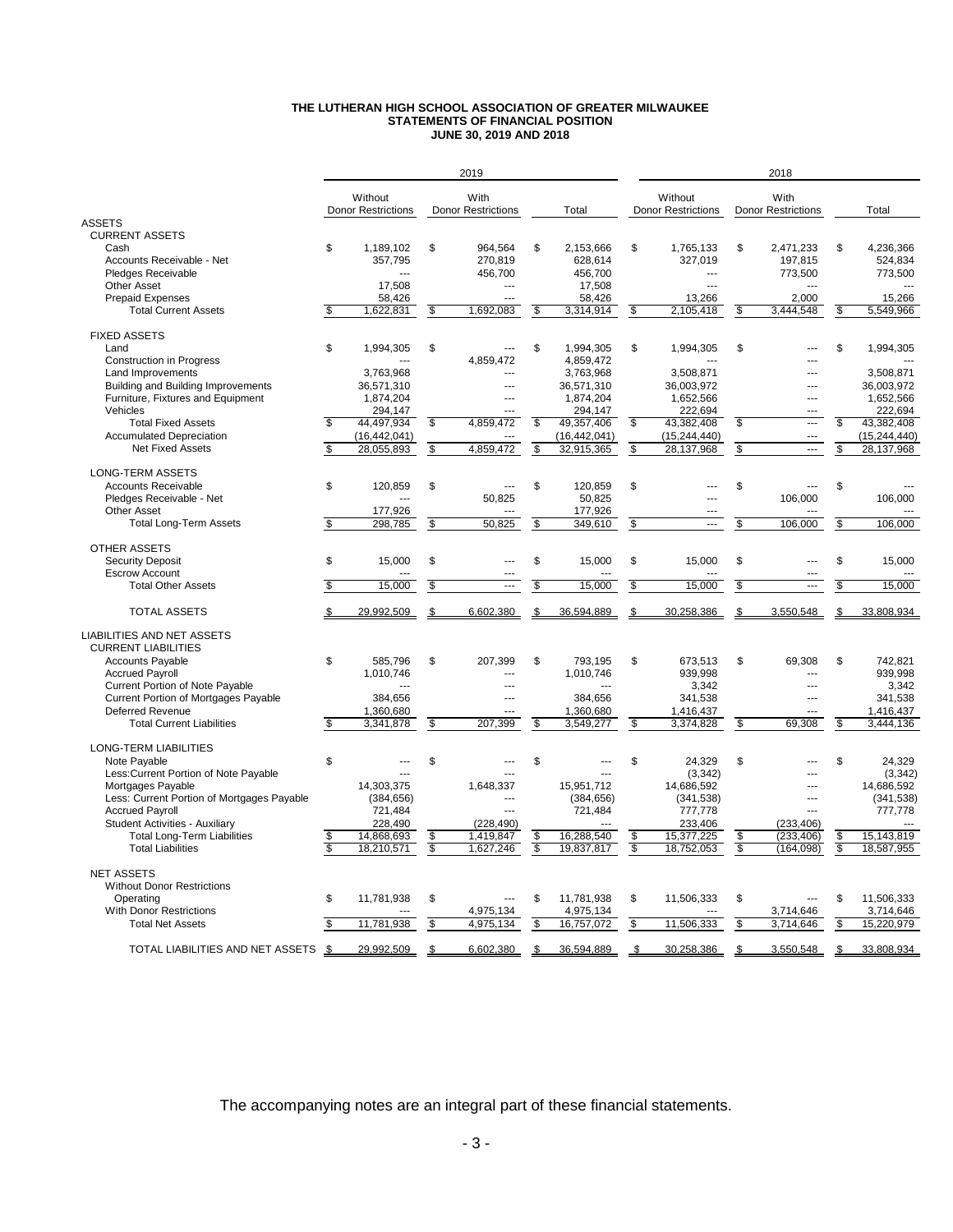#### **STATEMENTS OF ACTIVITIES FOR THE YEARS ENDED JUNE 30, 2019 AND 2018 THE LUTHERAN HIGH SCHOOL ASSOCIATION OF GREATER MILWAUKEE**

|                                       | 2019 |                                         |    |                                      | 2018 |            |    |                                         |    |                                      |    |            |
|---------------------------------------|------|-----------------------------------------|----|--------------------------------------|------|------------|----|-----------------------------------------|----|--------------------------------------|----|------------|
|                                       |      | Without<br>Donor<br><b>Restrictions</b> |    | With<br>Donor<br><b>Restrictions</b> |      | Total      |    | Without<br>Donor<br><b>Restrictions</b> |    | With<br>Donor<br><b>Restrictions</b> |    | Total      |
| <b>REVENUE</b>                        |      |                                         |    |                                      |      |            |    |                                         |    |                                      |    |            |
| Donations                             | \$   | 919,399                                 | \$ | 1,858,085                            | \$   | 2,777,484  | \$ | 763,411                                 | \$ | 3,577,437                            | \$ | 4,340,848  |
| Grants                                |      | 72,000                                  |    | 285,736                              |      | 357,736    |    | 95.600                                  |    | 321,497                              |    | 417,097    |
| Tuition                               |      | 15,919,447                              |    | ---                                  |      | 15,919,447 |    | 14,878,804                              |    | ---                                  |    | 14,878,804 |
| Fees                                  |      |                                         |    |                                      |      |            |    |                                         |    |                                      |    |            |
| <b>Sports Fees</b>                    |      | 92,896                                  |    |                                      |      | 92,896     |    | 102,980                                 |    |                                      |    | 102,980    |
| <b>Class Fees</b>                     |      | 16.783                                  |    |                                      |      | 16.783     |    | 17,672                                  |    |                                      |    | 17,672     |
| <b>Gate Receipts</b>                  |      | 87,344                                  |    |                                      |      | 87,344     |    | 67,777                                  |    |                                      |    | 67,777     |
| <b>Other Fees</b>                     |      | 75,811                                  |    |                                      |      | 75,811     |    | 77,252                                  |    |                                      |    | 77,252     |
| <b>Food Sales</b>                     |      | 578,925                                 |    | ---                                  |      | 578,925    |    | 533,005                                 |    | ---                                  |    | 533,005    |
| International Student Program         |      | 363.942                                 |    |                                      |      | 363,942    |    | 525.000                                 |    |                                      |    | 525,000    |
| <b>Elementary Band</b>                |      | 158,018                                 |    |                                      |      | 158,018    |    | 176,946                                 |    |                                      |    | 176,946    |
| Partnership Income                    |      | 800,958                                 |    |                                      |      | 800,958    |    | 846,847                                 |    |                                      |    | 846,847    |
| Rent                                  |      | 135,079                                 |    |                                      |      | 135,079    |    | 112,358                                 |    | ---                                  |    | 112,358    |
| Interest Income                       |      | 27,252                                  |    | 1,588                                |      | 28,840     |    | 37,556                                  |    | 132                                  |    | 37,688     |
| Other Income                          |      | 229,076                                 |    | 8,034                                |      | 237,110    |    | 214,339                                 |    | ---                                  |    | 214,339    |
| In-Kind Revenue                       |      | 10,800                                  |    | $\overline{a}$                       |      | 10,800     |    | 39,970                                  |    | 20,000                               |    | 59,970     |
| Net Assets Released from Restrictions |      | 892,955                                 |    | (892, 955)                           |      |            |    | 1,250,329                               |    | (1,250,329)                          |    |            |
| <b>Total Revenue</b>                  |      | 20,380,685                              | \$ | 1,260,488                            | S    | 21,641,173 | \$ | 19,739,846                              | \$ | 2,668,737                            | \$ | 22,408,583 |
| <b>EXPENSES</b>                       |      |                                         |    |                                      |      |            |    |                                         |    |                                      |    |            |
| <b>Program Services</b>               | \$.  | 16.820.066                              | \$ |                                      | \$   | 16,820,066 | \$ | 16,432,471                              | \$ | ---                                  | \$ | 16,432,471 |
| Management and General                |      | 2,564,101                               |    |                                      |      | 2,564,101  |    | 2,467,050                               |    | ---                                  |    | 2,467,050  |
| Fundraising                           |      | 720,913                                 |    |                                      |      | 720,913    |    | 737,671                                 |    | ---                                  |    | 737,671    |
| <b>Total Expenses</b>                 |      | 20,105,080                              | \$ | $\overline{a}$                       |      | 20,105,080 | \$ | 19,637,192                              | \$ | $---$                                | \$ | 19,637,192 |
|                                       |      |                                         |    |                                      |      |            |    |                                         |    |                                      |    |            |
| <b>CHANGE IN NET ASSETS</b>           | \$   | 275,605                                 |    | 1.260.488                            | \$   | 1,536,093  | \$ | 102,654                                 | \$ | 2,668,737                            | \$ | 2,771,391  |
| Net Assets, Beginning of Year         |      | 11,506,333                              |    | 3,714,646                            |      | 15,220,979 |    | 11,403,679                              |    | 1,045,909                            |    | 12,449,588 |
| NET ASSETS, END OF YEAR               |      | 11,781,938                              |    | 4,975,134                            |      | 16,757,072 |    | 11,506,333                              |    | 3,714,646                            |    | 15,220,979 |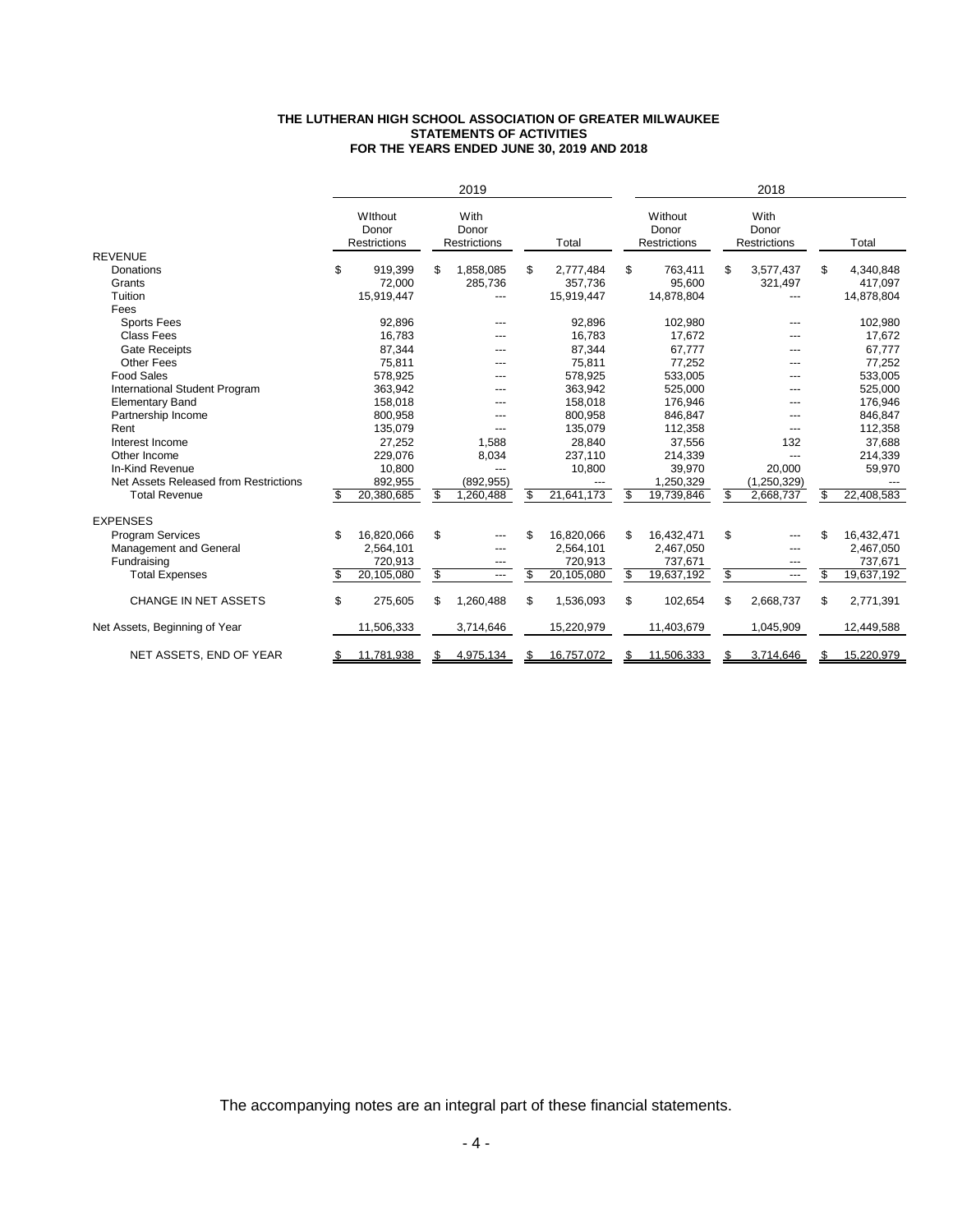#### **THE LUTHERAN HIGH SCHOOL ASSOCIATION OF GREATER MILWAUKEE STATEMENT OF FUNCTIONAL EXPENSES FOR THE YEAR ENDED JUNE 30, 2019**

|                                         |                  | Management      |               |                  |
|-----------------------------------------|------------------|-----------------|---------------|------------------|
|                                         | Program          | and             |               | 2019             |
|                                         | Services         | General         | Fundraising   | Total            |
|                                         |                  |                 |               |                  |
| Salaries and Wages                      | \$<br>8,132,217  | \$<br>1,061,822 | \$<br>379,312 | \$<br>9,573,351  |
| Retirement                              | 686,818          | 108,795         | 34,880        | 830,493          |
| <b>Employee Benefits</b>                | 2,227,960        | 148,531         | 99,020        | 2,475,511        |
| Payroll Taxes                           | 471,625          | 65,645          | 10,024        | 547,294          |
| <b>Stipends</b>                         | 555,655          | 750             | 2,400         | 558,805          |
| <b>Professional Fees</b>                | 231,438          | 206,941         | 3,250         | 441,629          |
| Supplies                                | 924,482          | 119,347         | 11,253        | 1,055,082        |
| Telephone                               | 11,716           | 22,190          | 300           | 34,206           |
| Postage                                 | 11,552.0         | 568             | 21,638        | 33,758           |
| Printing                                | 18,684           | 435             | 51,694        | 70,813           |
| Occupancy                               | 529,944          | 72,318          | 32,216        | 634,478          |
| <b>Equipment Rental and Maintenance</b> | 226,003          | 334             | ---           | 226,337          |
| Depreciation                            | 1,185,944        | 11,657          | $---$         | 1,197,601        |
| Travel                                  | 96,968           | 37,974          | 22,085        | 157,027          |
| Conferences, Conventions and Meetings   | 54,432           | 38,420          | 837           | 93,689           |
| <b>Graduation Materials</b>             | 16,460           | 27              | $---$         | 16,487           |
| Awards                                  | 9,559            | 18,245          | 525           | 28,329           |
| Food                                    | 372,746          | ---             | 20            | 372,766          |
| Promotions                              | 11,351           | 1,018           | 7,405         | 19,774           |
| International Student Program           | 45,738           | ---             | ---           | 45,738           |
| <b>Student Activities</b>               | 4,916            | ---             | ---           | 4,916            |
| Capital Outlay                          | 92,038           | 10,393          |               | 102,431          |
| Recruitment                             | 29,753           | 3,699           |               | 33,452           |
| <b>Moving Fees</b>                      | 7,442            |                 |               | 7,442            |
| Student Aid                             | 684,448          | $---$           |               | 684,448          |
| <b>Interest Expense</b>                 | ---              | 391,769         |               | 391,769          |
| Insurance                               | 7,147            | 94,837          | ---           | 101,984          |
| <b>Membership Dues</b>                  | 67,262           | 11,618          | 63            | 78,943           |
| Donations                               | 10,953           | 28,539          | 5,539         | 45,031           |
| <b>School Events</b>                    | ---              |                 | 18,134        | 18,134           |
| <b>Field Trips</b>                      | 9,261            | ---             | ---           | 9,261            |
| Meals and Entertainment                 | 22,933           | 94,162          | 19,631        | 136,726          |
| Sports Fees                             | 25,633           | ---             | ---           | 25,633           |
| Testing                                 | 36,641           | ---             | $---$         | 36,641           |
| <b>Other Expense</b>                    | 347              | 14,067          | 687           | 15,101           |
| <b>TOTALS</b>                           | \$<br>16,820,066 | \$<br>2,564,101 | \$<br>720,913 | \$<br>20,105,080 |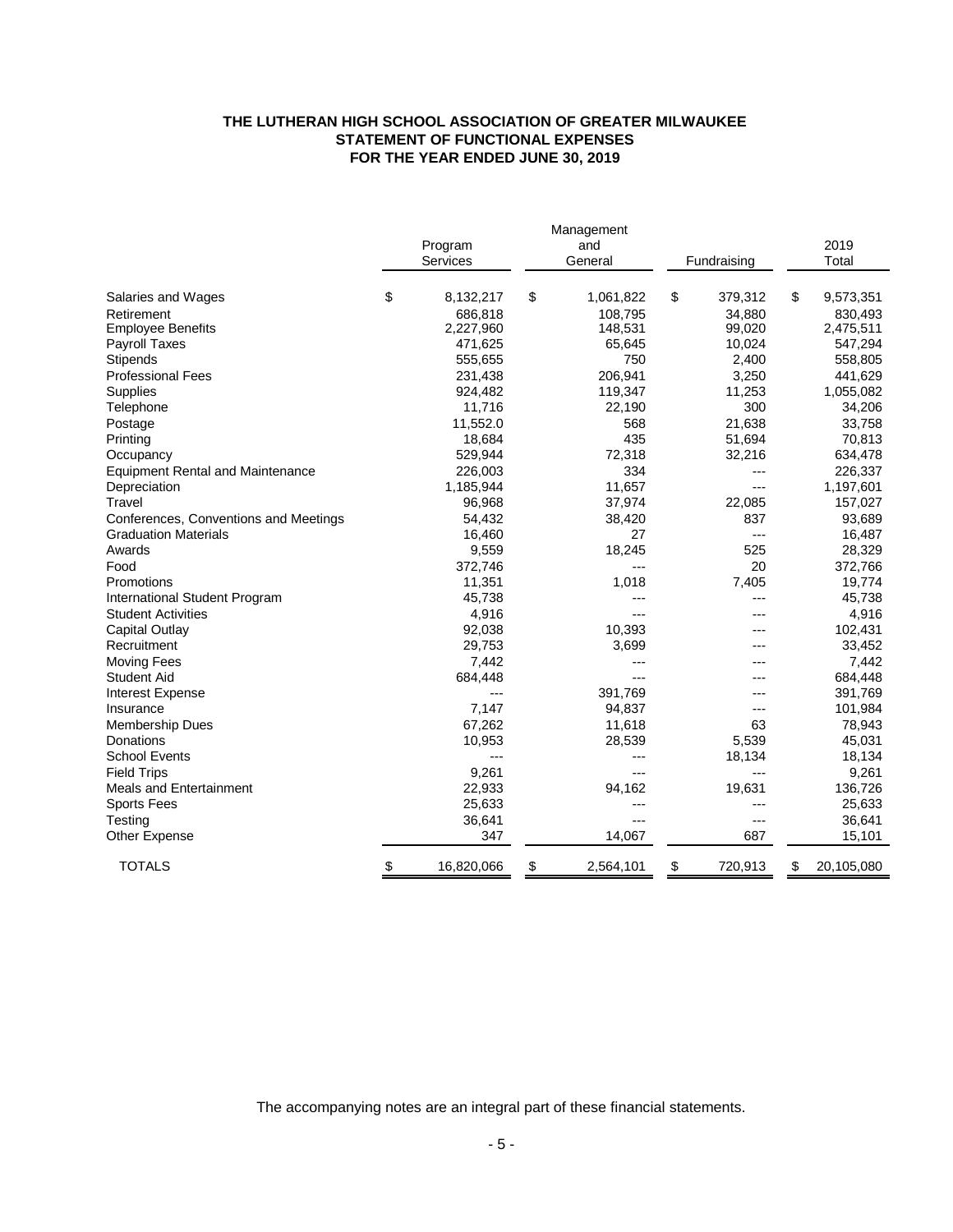#### **STATEMENT OF FUNCTIONAL EXPENSES THE LUTHERAN HIGH SCHOOL ASSOCIATION OF GREATER MILWAUKEE FOR THE YEAR ENDED JUNE 30, 2018**

|                                         |                  | Management      |               |                  |
|-----------------------------------------|------------------|-----------------|---------------|------------------|
|                                         | Program          | and             |               | 2018             |
|                                         | Services         | General         | Fundraising   | Total            |
| Salaries and Wages                      | \$<br>7,554,218  | \$<br>986,353   | \$<br>352,352 | \$<br>8,892,923  |
| Retirement                              | 631,977          | 95,899          | 32,626        | 760,502          |
| <b>Employee Benefits</b>                | 2,177,593        | 160,403         | 92,353        | 2,430,349        |
| Payroll Taxes                           | 440,897          | 52,228          | 7,221         | 500,346          |
| <b>Stipends</b>                         | 547,588          | $\overline{a}$  | 899           | 548,487          |
| <b>Professional Fees</b>                | 232,659          | 294,551         | ---           | 527,210          |
| Supplies                                | 783,418          | 52,776          | 96,107        | 932,301          |
| Telephone                               | 17,824           | 65,053          | ---           | 82,877           |
| Postage                                 | 8,108.0          | 238             | 20,173        | 28,519           |
| Printing                                | 13,901           | 10,109          | 56,128        | 80,138           |
| Occupancy                               | 532,005          | 70,562          | 28,559        | 631,126          |
| <b>Equipment Rental and Maintenance</b> | 204,489          | 4,459           | ---           | 208,948          |
| Depreciation                            | 1,121,288        | 9,670           | ---           | 1,130,958        |
| Travel                                  | 89,196           | 20,624          | 16,331        | 126,151          |
| Conferences, Conventions and Meetings   | 21,756           | 23,484          | 62            | 45,302           |
| <b>Graduation Materials</b>             | 20,174           | ---             | ---           | 20,174           |
| Awards                                  | 10,019           | 31,737          | 40            | 41,796           |
| Food                                    | 305,633          | ---             | ---           | 305,633          |
| Promotions                              | 22,392           | 1,993           | 13,683        | 38,068           |
| International Student Program           | 87,339           | ---             | ---           | 87,339           |
| <b>Student Activities</b>               | 19,279           | ---             | ---           | 19,279           |
| Entertainment                           | ---              | 124             | ---           | 124              |
| Capital Outlay                          | 335,770          | 4,394           |               | 340.164          |
| Recruitment                             | 911              | 14,219          |               | 15,130           |
| <b>Collection Fees</b>                  | 32               |                 | ---           | 32               |
| <b>Moving Fees</b>                      | 1,500            |                 |               | 1,500            |
| Write-Off                               | 340,483          |                 |               | 340,483          |
| <b>Student Aid</b>                      | 713,397          | ---             |               | 713,397          |
| <b>Interest Expense</b>                 | ---              | 392,039         |               | 392,039          |
| Insurance                               | 5,597            | 83,974          | ---           | 89,571           |
| <b>Membership Dues</b>                  | 59,376           | 10,244          | 180           | 69,800           |
| Donations                               | 47,125           | 23,400          | 2,007         | 72,532           |
| <b>Field Trips</b>                      | 14,863           |                 |               | 14,863           |
| <b>Meals and Entertainment</b>          | 19,061           | 46,246          | 18,005        | 83,312           |
| <b>Sports Fees</b>                      | 22,889           | ---             | ---           | 22,889           |
| Testing                                 | 29,714           | ---             | ---           | 29,714           |
| <b>Other Expense</b>                    |                  | 12,271          | 945           | 13,216           |
| <b>TOTALS</b>                           | \$<br>16,432,471 | \$<br>2,467,050 | \$<br>737,671 | \$<br>19,637,192 |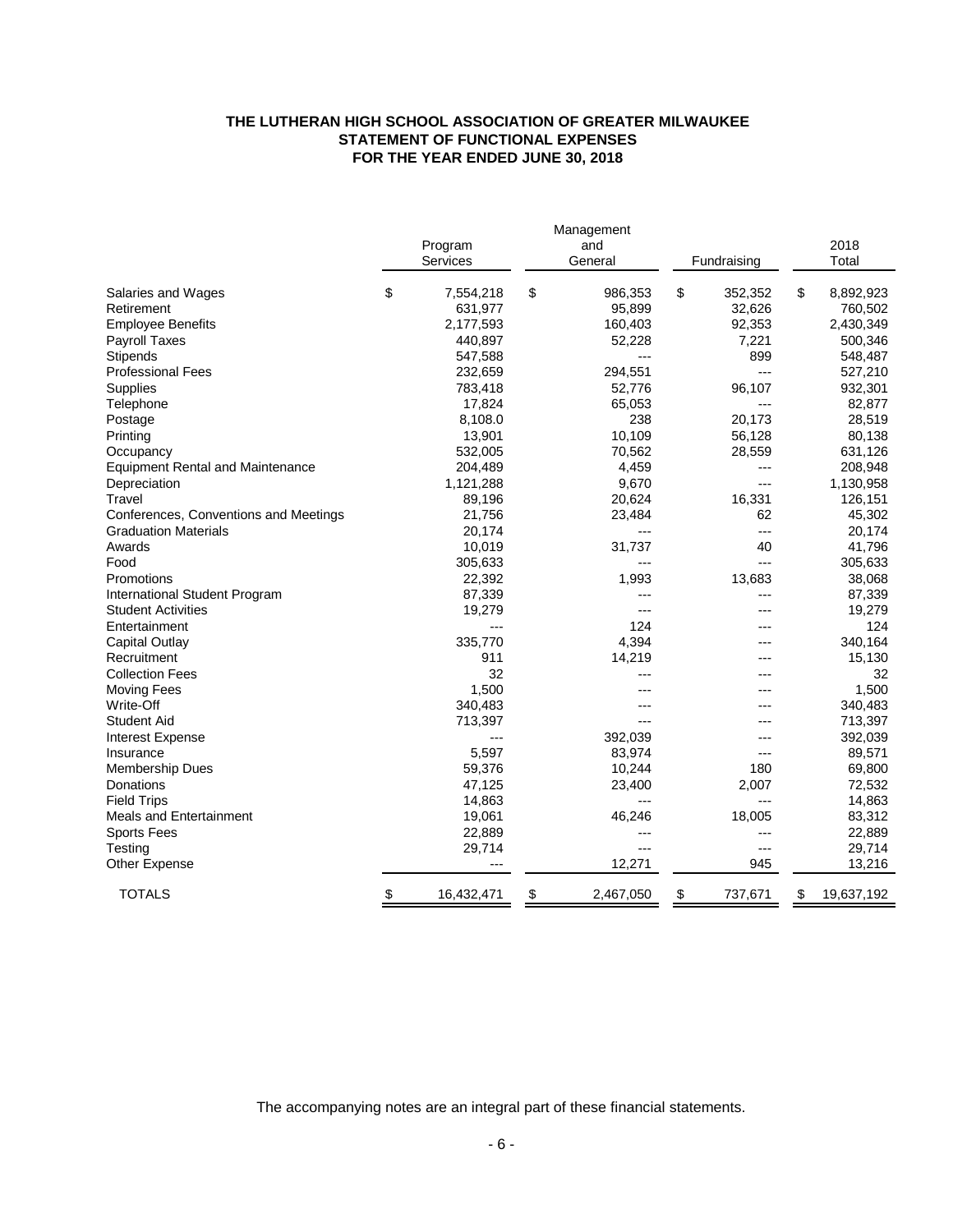#### **THE LUTHERAN HIGH SCHOOL ASSOCIATION OF GREATER MILWAUKEE STATEMENTS OF CASH FLOWS FOR THE YEARS ENDED JUNE 30, 2019 AND 2018**

|                                                                                                                                                                                                                                                                                                                                                                       | 2019                                                                                           | 2018                                                                             |
|-----------------------------------------------------------------------------------------------------------------------------------------------------------------------------------------------------------------------------------------------------------------------------------------------------------------------------------------------------------------------|------------------------------------------------------------------------------------------------|----------------------------------------------------------------------------------|
| CASH FLOWS FROM OPERATING ACTIVITIES<br>Change in Net Assets<br>Adjustments to Reconcile Change in Net Assets to                                                                                                                                                                                                                                                      | 1,536,093<br>\$.                                                                               | 2,771,391<br>S                                                                   |
| Net Cash Provided by Operating Activities<br>Depreciation<br>(Increase) Decrease in Accounts Receivable<br>(Increase) Decrease in Pledges Receivable<br>(Increase) Decrease in Other Asset<br>(Increase) Decrease in Prepaid Expenses<br>Increase (Decrease) in Accounts Payable<br>Increase (Decrease) in Accrued Payroll<br>Increase (Decrease) in Deferred Revenue | 1,197,601<br>(224, 640)<br>371,975<br>(195, 434)<br>(43, 160)<br>50,374<br>14,454<br>(55, 756) | 1,130,958<br>(286, 396)<br>(539, 017)<br>2,200<br>338,417<br>44,603<br>(21, 221) |
| Net Cash Provided by Operating Activities                                                                                                                                                                                                                                                                                                                             | 2,651,507<br>\$                                                                                | 3,440,935<br>\$                                                                  |
| CASH FLOWS FROM INVESTING ACTIVITIES<br><b>Purchase of Fixed Assets</b>                                                                                                                                                                                                                                                                                               | (5,974,998)                                                                                    | (1, 135, 194)<br>\$                                                              |
| Net Cash Used by Investing Activities                                                                                                                                                                                                                                                                                                                                 | (5,974,998)<br>\$.                                                                             | \$<br>(1, 135, 194)                                                              |
| CASH FLOWS FROM FINANCING ACTIVITIES<br>Payments on Mortgages<br>Proceeds from LCEF Loan<br>Proceeds from Truck Loan<br>Payment on Truck Loan                                                                                                                                                                                                                         | \$<br>(383, 217)<br>1,648,337<br>(24, 329)                                                     | \$<br>(287,001)<br>24,329                                                        |
| Net Cash Provided (Used) by Financing Activities                                                                                                                                                                                                                                                                                                                      | 1,240,791                                                                                      | \$<br>(262, 672)                                                                 |
| Net (Decrease) Increase in Cash and Cash Equivalents                                                                                                                                                                                                                                                                                                                  | (2,082,700)<br>\$.                                                                             | 2,043,069<br>\$                                                                  |
| CASH AND CASH EQUIVALENTS AT BEGINNING OF YEAR                                                                                                                                                                                                                                                                                                                        | 4,236,366                                                                                      | 2,193,297                                                                        |
| CASH AND CASH EQUIVALENTS AT END OF YEAR                                                                                                                                                                                                                                                                                                                              | 2,153,666                                                                                      | 4,236,366<br>\$                                                                  |
| SUPPLEMENTAL DISCLOSURE OF CASH FLOW INFORMATION<br><b>Interest Paid</b>                                                                                                                                                                                                                                                                                              | \$<br>391,769                                                                                  | 392,039<br>\$                                                                    |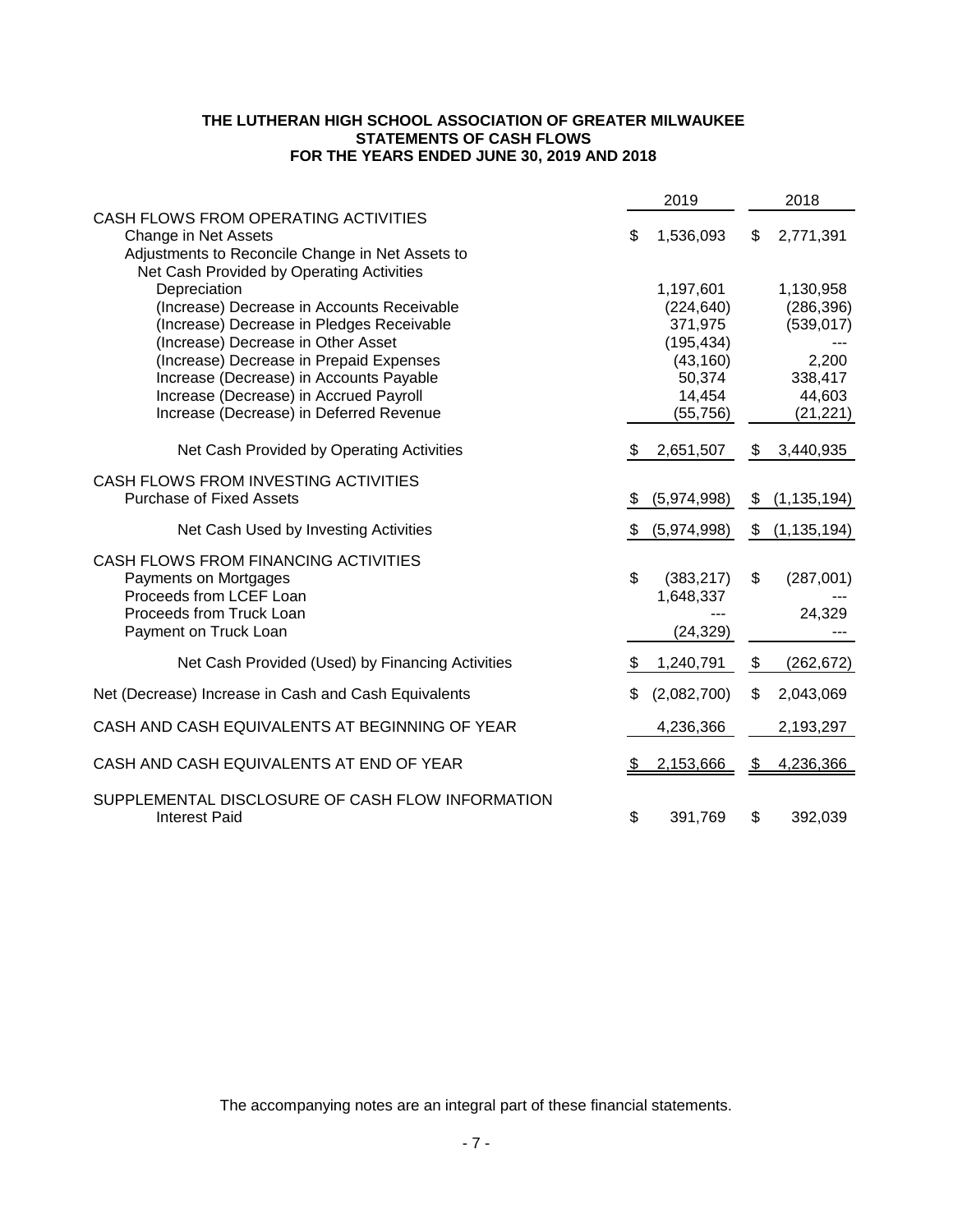# **THE LUTHERAN HIGH SCHOOL ASSOCIATION OF GREATER MILWAUKEE**

# **NOTES TO THE FINANCIAL STATEMENTS**

**JUNE 30, 2019 AND 2018**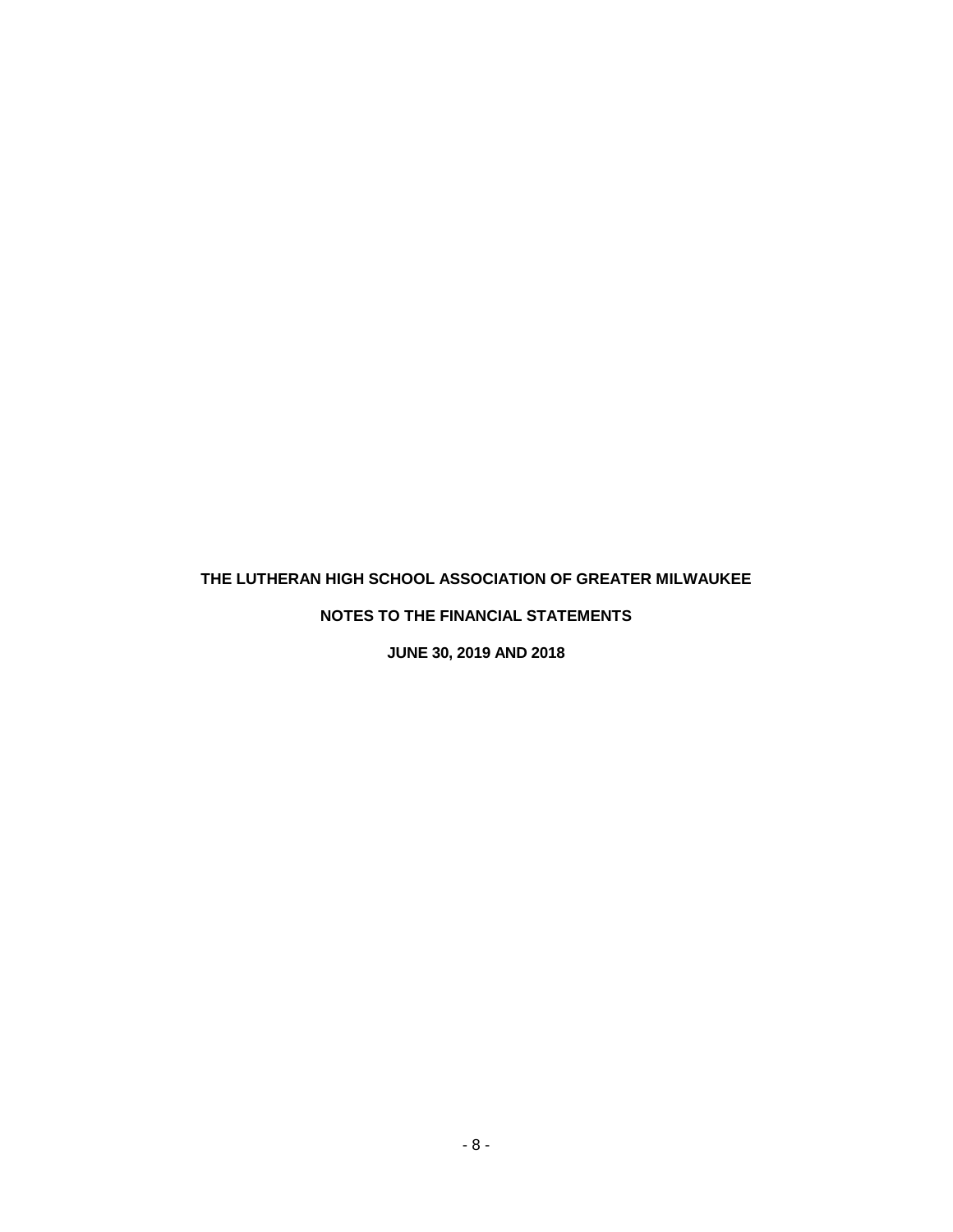#### **NOTE A - Summary of Significant Accounting Policies**

#### **Association**

The Lutheran High School Association of Greater Milwaukee (Association) is a group of premier schools dedicated to sharing Jesus, shaping lives and developing leaders; built on Jesus Christ and His Word, ensuring exceptional experiences in four pillars of focus: Spiritual Growth, Academics, Athletics, and the Arts.

#### **Accounting Method**

The accompanying financial statements of The Lutheran High School Association of Greater Milwaukee have been prepared on the accrual basis of accounting.

#### **Basis of Presentation**

The Association reports information regarding its financial position and activities according to two classes of net assets: net assets without donor restrictions, and net assets with donor restrictions.

#### **Cash and Cash Equivalents**

For purposes of the statement of cash flows, cash and cash equivalents include all highly liquid debt instruments with original maturities of three months or less. The cash equivalents of investments are included in the total of investments.

#### **Fixed Assets**

Fixed assets are recorded at cost. Depreciation is provided over the estimated useful lives of the assets using the straight-line method. The Association capitalizes assets with an original cost of \$5,000 or greater.

#### **Agency Accounts and Student Activities**

The cash of auxiliary groups and student organizations is included on the financial statements of The Lutheran High School Association of Greater Milwaukee. The groups and student organizations' cash is included in the cash of the Association. Additionally, the revenue and expenses are also included in the Association's financial statements as these activities are now under the control of the Association.

#### **Deferred Revenue**

Deferred revenue consists of tuition, band camp and other revenue that has been prepaid for the 2019 - 2020 year.

#### **Contributions**

All contributions are considered available for the Association's general programs unless specifically restricted by the donor. Amounts received that are designated for future periods or restricted by the donor are reported as net assets with donor restrictions and increase net assets with donor restrictions. Contributions received with restrictions that are met in the same reporting period are reported as revenue without donor restrictions and increase net assets without donor restrictions. When a restriction expires, net assets with donor restrictions are reclassified to net assets without donor restrictions and reported in the statement of activities as net assets released from restrictions. Investment income that is limited to specific uses by donor restrictions is reported as increases in net assets without donor restrictions if the restrictions are met in the same reporting period as the income is recognized. Contributions of donated property are recorded at their fair market value at the date of donation.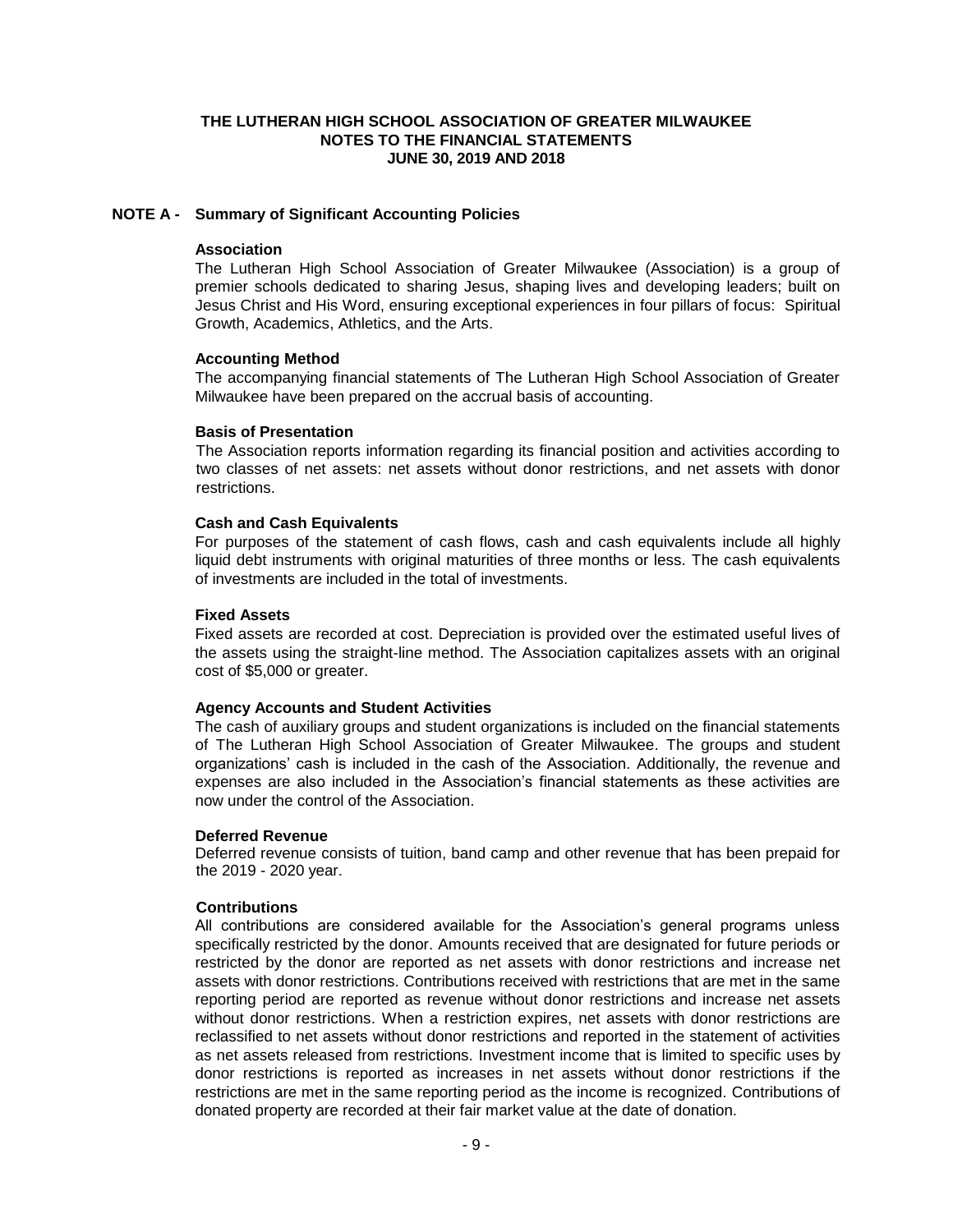# **NOTE A - Summary of Significant Accounting Policies (continued)**

#### **Estimates**

The preparation of financial statements in conformity with generally accepted accounting principles requires management to make estimates and assumptions that affect the reported amounts of assets and liabilities and disclosure of contingent assets and liabilities at the date of the financial statements and the reported amounts of revenues and expenses during the reporting period. Actual results could differ from those estimates.

#### **Functional Expenses**

The Organization allocates costs based on their functional and natural classification in the statement of functional expenses. Program costs are those associated with carrying out the mission of the Organization; management costs are those for management of the Organization including accounting, office expense, human resources, budgeting or board of directors costs; and fundraising costs are those attributed to the solicitation of contributions. Whenever possible, the Organization allocates costs directly to program, management or fundraising. The cost of individuals that participate in more than one function are allocated to each function based on that individual's time in each function. Other costs that relate to more than one function are allocated based on their estimated share in each function.

#### **Reclassifications**

Certain amounts in the 2018 financial statements have been reclassified for comparative purposes to conform to the presentation in the 2019 financial statements. Net assets and changes in net assets are unchanged due to these reclassifications.

### **NOTE B - Concentration of Risk**

The Association maintains its cash balances at two financial institutions. Accounts at each institution are insured by the Federal Deposit Insurance Corporation up to \$250,000. At June 30, 2019 and 2018, the Association's uninsured cash balances totaled \$1,912,318 and \$3,995,589, respectively.

# **NOTE C - Accounting Change**

For year ended June 30, 2019, the Organization's financial statements changed to adopt the *Accounting Standards Update 2016-14, Not-for-Profit Entities (Topic 958), Presentation of Financial Statements of Not-for-Profit Entities,* effective for years beginning after December 15, 2017. This update is required and makes significant changes in reporting of net asset classes, liquidity and functional expenses. Before the change, net assets had three classifications including unrestricted, temporarily restricted, and permanently restricted. After the change, net assets are considered to be with donor restrictions and without donor restrictions. Before the change, the amount of an endowment considered to be underwater reduced unrestricted net assets. After the change, the amount of an endowment considered to be underwater reduces net assets with donor restrictions. Other new requirements include presenting a statement of functional expenses and footnotes providing information about the functional expenses and liquid financial assets of the Organization.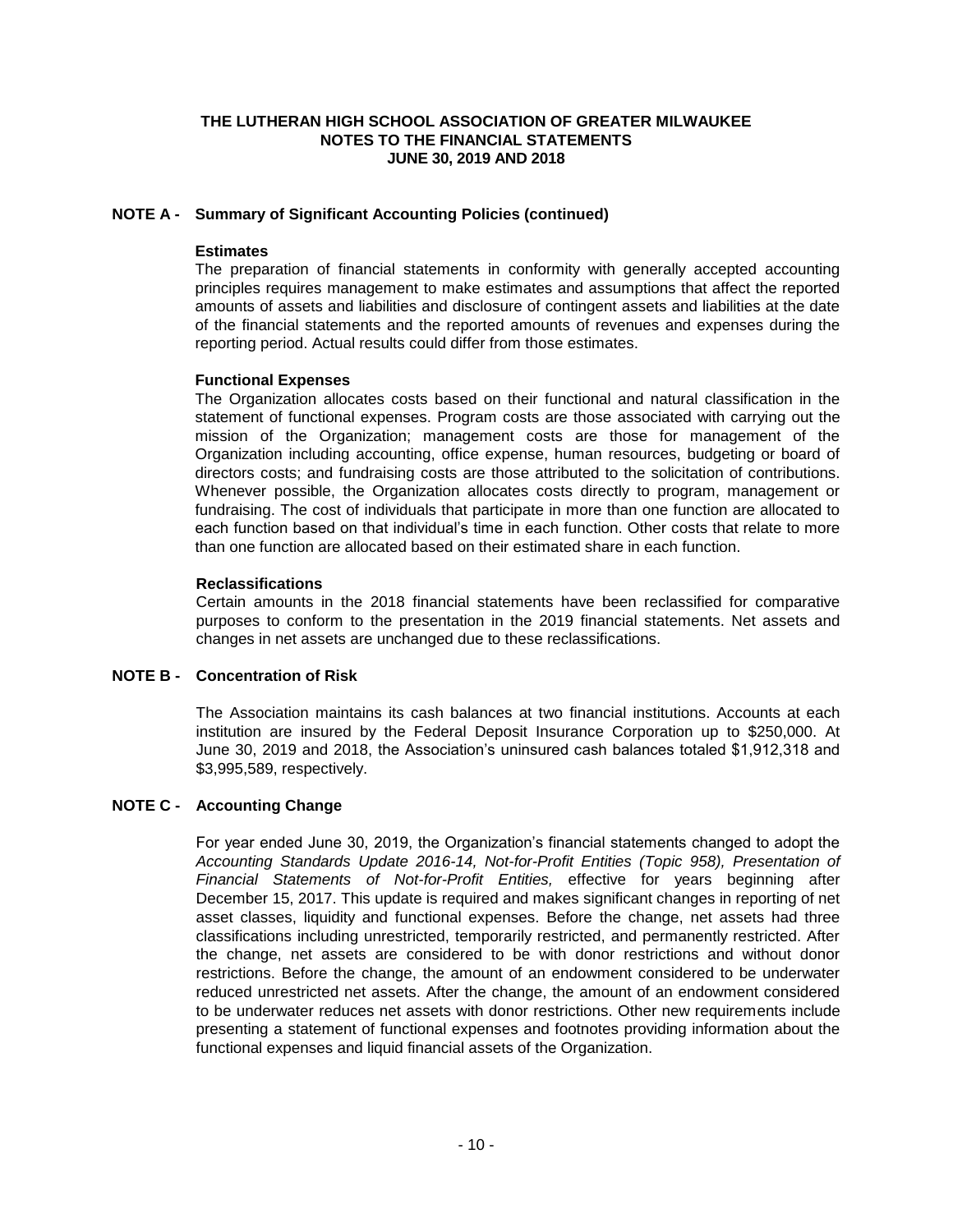#### **NOTE C - Accounting Change (continued)**

The Organization applied the change on a retrospective basis within the summarized comparative information for the year ended June 30, 2018 and in information for the year ended June 30, 2019. The effect of this change resulted in the net assets that were previously considered to be temporarily restricted net assets now to be considered net assets with donor restrictions as of June 30, 2019 and 2018. The change also resulted in a presentation which includes a statement of functional expenses and functional expense and liquidity footnotes.

#### **NOTE D - Liquidity**

The Organization has financial assets available to meet cash needs for general expenditure consisting of the following:

| Cash and Cash Equivalents     | \$2,153,666 |
|-------------------------------|-------------|
| Accounts Receivable           | 628.614     |
| Pledges Receivable            | 456,700     |
| <b>Total Financial Assets</b> | \$3,238,980 |

Financial assets of \$1,692,083 are subject to donor or other contractual restrictions that make them unavailable for general expenditure within one year of the statement of financial position date. The accounts and pledges receivable are subject to implied time restrictions but are expected to be collected within one year. The Organization structures its financial assets to be available as its general expenditures, liabilities, and other obligations come due. As more fully described in Note H, the Organization also has committed lines of credit in the amount of \$1,500,000, which it could draw upon in the event of an unanticipated liquidity need.

#### **NOTE E - Accounts Receivable - Net**

Accounts receivable - net consists of the following as of June 30, 2019 and 2018:

| Source                                          | 2019      | 2018      |
|-------------------------------------------------|-----------|-----------|
| Tuition                                         | \$574,926 | \$554,895 |
| Partnership                                     | 33,227    | 47,035    |
| Other                                           | 2,346     | 2,047     |
| School Donations and Activities from Foundation | 310,678   | 328,681   |
| 3in1 Thrift Store                               | 160,859   | 112,176   |
| We Play for Him                                 | 34,917    |           |
| <b>Restricted Grants</b>                        | 142,520   |           |
| Allowance for Uncollectible Accounts            | (510,000) | (520,000) |
| Net Accounts Receivable                         | 749.473   | \$524,834 |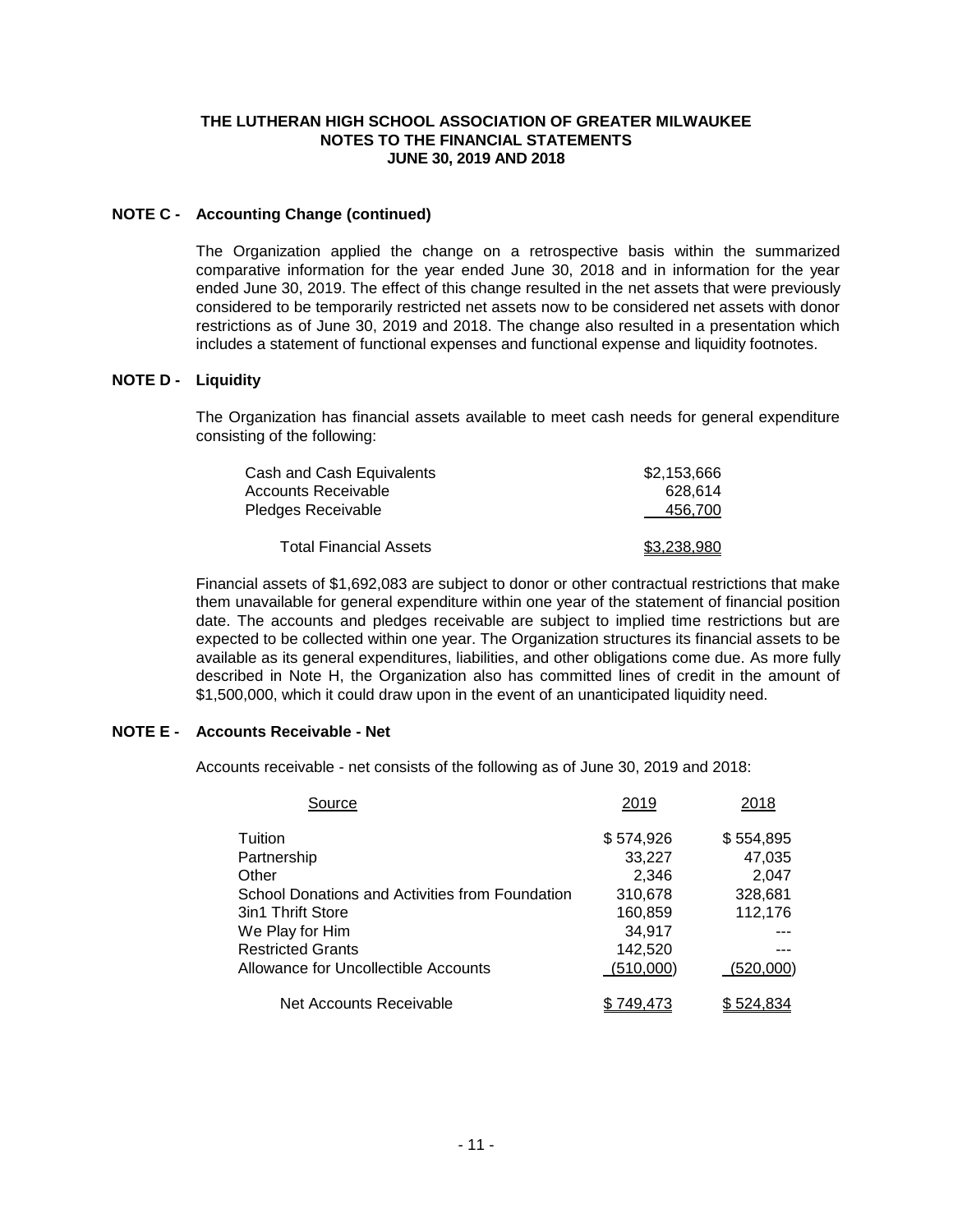#### **NOTE E - Accounts Receivable – Net (continued)**

|                                                                                 | 2019                   | 2018        |
|---------------------------------------------------------------------------------|------------------------|-------------|
| <b>Current Gross Accounts Receivable</b><br>Long-Term Gross Accounts Receivable | \$1,138,614<br>120,859 | \$1,044,834 |
| <b>Total Accounts Receivable</b>                                                | \$1,259,473            | \$1,044,834 |
| Less: Allowance for Doubtful Accounts                                           | (510,000)              | (520,000)   |
| <b>Total Net Accounts Receivable</b>                                            | '49.473                | 524.834     |

#### **NOTE F - Net Pledges Receivable**

Net pledges receivable consists of the following as of June 30, 2019 and 2018:

|                                         | 2019       | 2018        |
|-----------------------------------------|------------|-------------|
| <b>Current Gross Pledges Receivable</b> | 456,700    | \$773,500   |
| Long-Term Gross Pledges Receivable      | 220,000    | 382,500     |
| <b>Total Pledges Receivable</b>         | \$676,700  | \$1,156,000 |
| Less: Allowance for Doubtful Accounts   | (169, 175) | (276, 500)  |
| <b>Total Net Pledges Receivable</b>     | 507,525    | \$879,500   |

Gross pledges receivable are expected to be collected as follows:

| In the Year Ending June 30,           | Amount    |
|---------------------------------------|-----------|
| 2020                                  | \$456,700 |
| 2021                                  | 127,000   |
| 2022                                  | 42,000    |
| 2023                                  | 26,000    |
| 2024                                  | 25,000    |
| <b>Total Gross Pledges Receivable</b> | \$676,700 |

#### **NOTE G - Officer Housing Advance**

The Association entered into an employment agreement with an officer of the Association. The terms of this agreement provide for an advance in the amount of \$200,000 for the purpose of Housing Assistance. Starting April 1, 2019, the advance requires monthly interest and principal repayments with a maturity on April 1, 2029. The monthly payments are forgiven and recognized as compensation for each month the officer remains employed. If the officer is no longer employed by the Association, the advance then becomes payable by the officer for the remaining duration of the ten year agreement. The advance is secured by the officer's home. The balance on the advance at June 30, 2019 was \$195,434. The interest rate on the advance is 3%. Interest on the advance as of June 30, 2019 was \$1,221.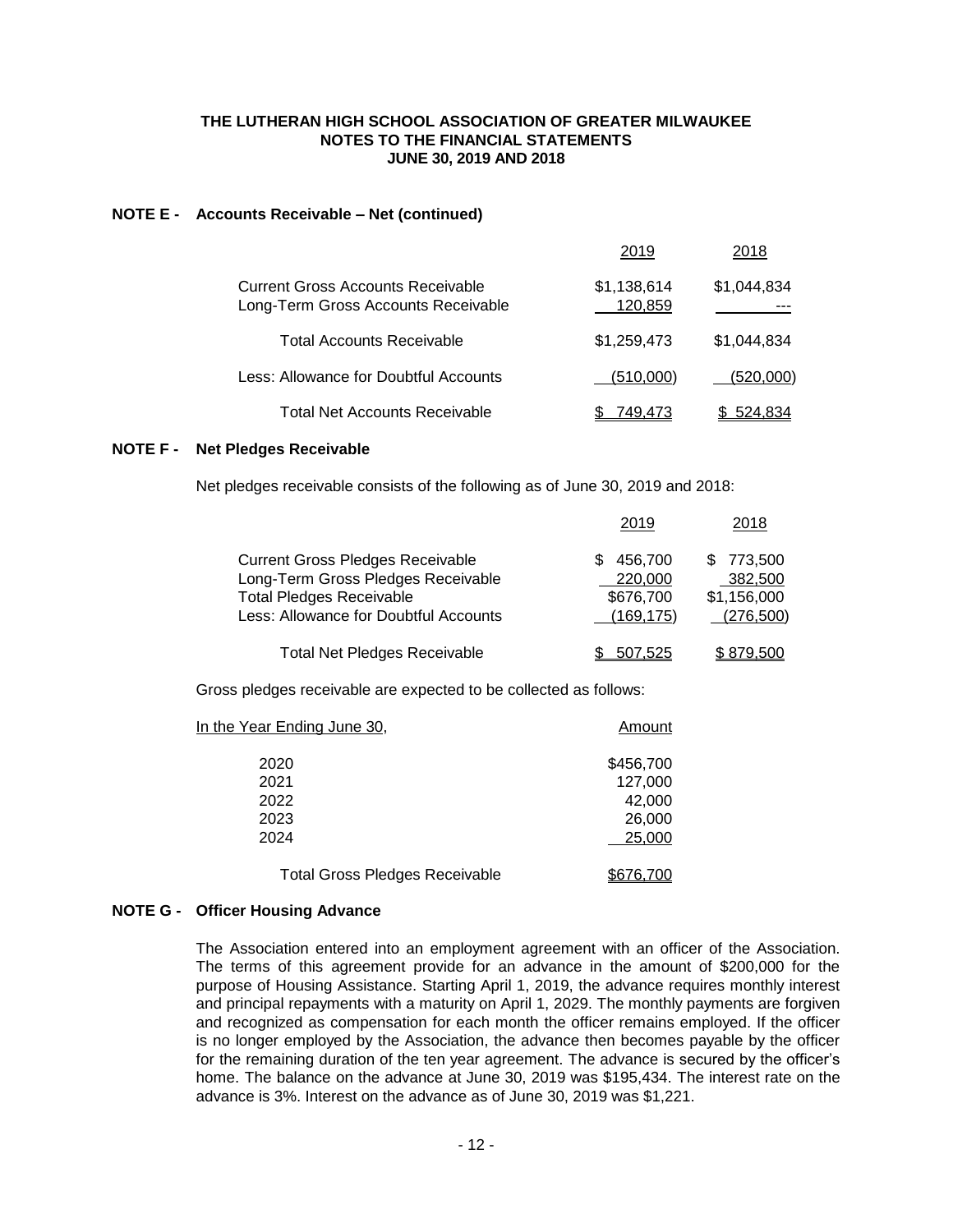# **NOTE G - Officer Housing Advance (continued)**

Future principal payments to be received are as follows:

| Year                         | Amount    |
|------------------------------|-----------|
| 2020                         | \$17,508  |
| 2021                         | 18,056    |
| 2022                         | 18,605    |
| 2023                         | 19,171    |
| 2024                         | 19,745    |
| Thereafter                   | 102,349   |
| <b>Total Future Payments</b> | \$195,434 |

#### **NOTE H - Line of Credit**

The Association has a \$1,500,000 revolving line of credit bearing a variable rate, which was 4.00%, which matures on September 28, 2021. As of June 30, 2019 and June 30, 2018, the line of credit did not have an outstanding balance. The line of credit is secured by the Association's real estate.

#### **NOTE I - Mortgages Payable**

The Association entered into a long-term mortgage loan commitment for \$15,000,000. The loan requires monthly interest only payments beginning on October 30, 2015, and continuing through September 30, 2017. Starting October 30, 2017, the loan requires monthly interest and principal payments with the loan maturity on September 30, 2035. Payments are due monthly for 20 years with a final balloon payment while the loan is amortized over 30 years. The loan is secured by the Association's real estate. The balance of the mortgage at June 30, 2019 and June 30, 2018, was \$14,303,375 and \$14,686,592, respectively. The interest rate at June 30, 2019, was 2.625%.

The Association entered into a long-term construction mortgage loan commitment. The loan has an available principal amount of \$3,674,100 of which \$1,648,337 has been drawn as of June 30, 2019. Interest-only payments are due monthly until the maturity date of August 9, 2023. On that date the full unpaid principal and interest are due one balloon payment. The interest rate is variable based on the weighted annual average rate of interest plus up to an additional 2.5 percentage points. As on June 30, 2019 the interest rate was 4.0%. The loan is secured by the Association's real estate.

Interest expense for the years ended June 30, 2019 and 2018, was \$391,769 and \$392,039, respectively.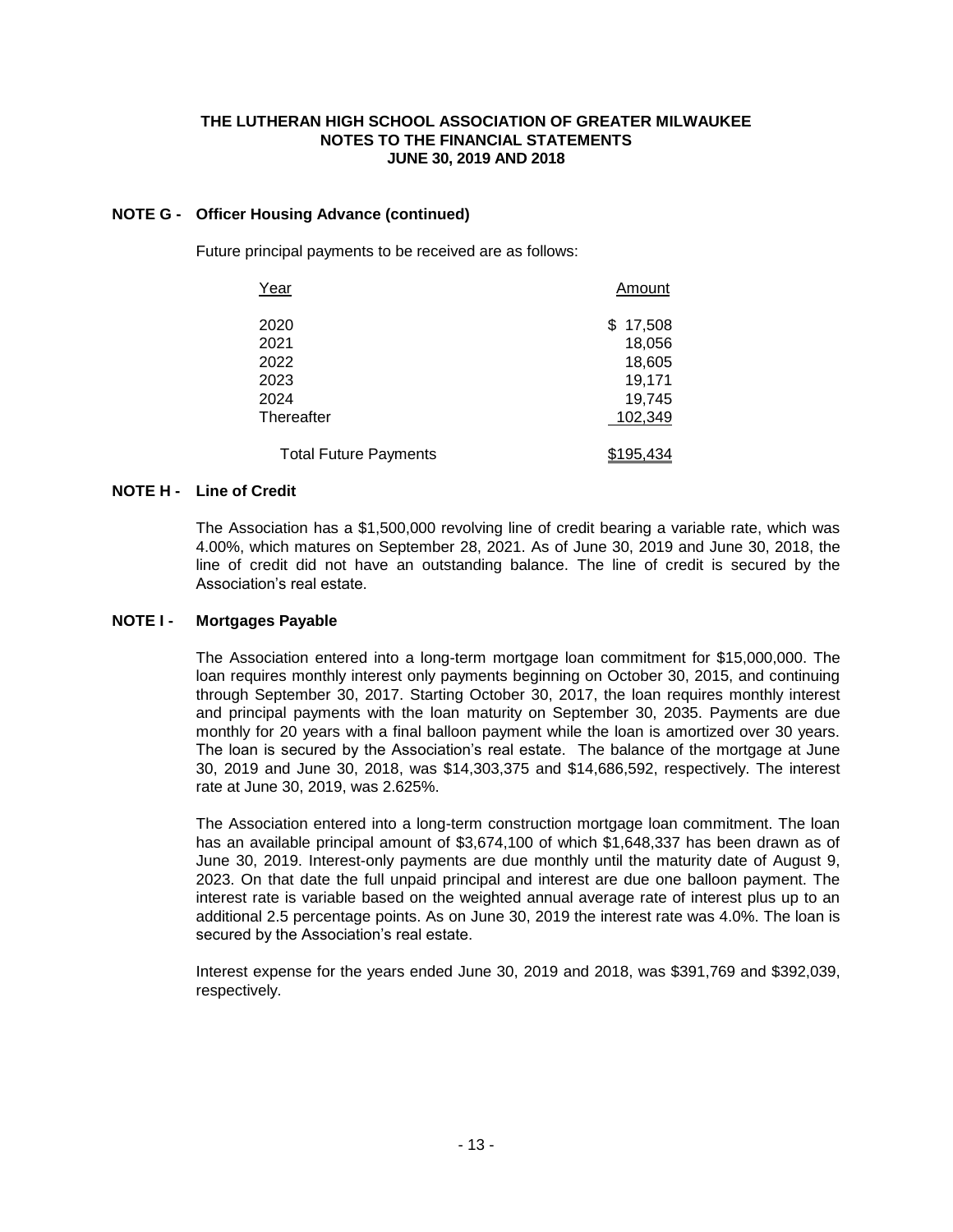#### **NOTE I - Mortgages Payable (continued)**

Future principal payments are as follows:

| Year                         | Amount        |
|------------------------------|---------------|
| 2020                         | \$<br>384,657 |
| 2021                         | 394,876       |
| 2022                         | 405,367       |
| 2023                         | 416,137       |
| 2024                         | 2,075,530     |
| Thereafter                   | 12,275,145    |
| <b>Total Future Payments</b> | \$15,951,712  |

# **NOTE J - Operating Leases**

The Association leased eleven copiers in fiscal year 2019 with monthly payments totaling \$3,201. The lease expense for the years ended June 30, 2019 and 2018, totaled \$36,795 and \$41,831, respectively.

The Association leased four postage meters with monthly payments totaling \$595 in fiscal year 2019. The lease expense for the years ended June 30, 2019 and 2018, totaled \$7,139 and \$7,139, respectively.

In July 2016, the Association signed a lease and sublease agreement for additional office space. The sublease began September 1, 2016, and ends March 31, 2020. The lease continues from April 1, 2020, through March 31, 2025. Rent expense for the years ended June 30, 2019 and 2018 totaled \$72,818 and \$69,187, respectively.

Future payments are as follows:

| Year                         | Amount                      |
|------------------------------|-----------------------------|
| 2020<br>2021                 | \$116,979<br>120,642        |
| 2022<br>2023<br>2024         | 104,984<br>87,910<br>86,521 |
| Thereafter                   | 64,481                      |
| <b>Total Future Payments</b> | \$581,517                   |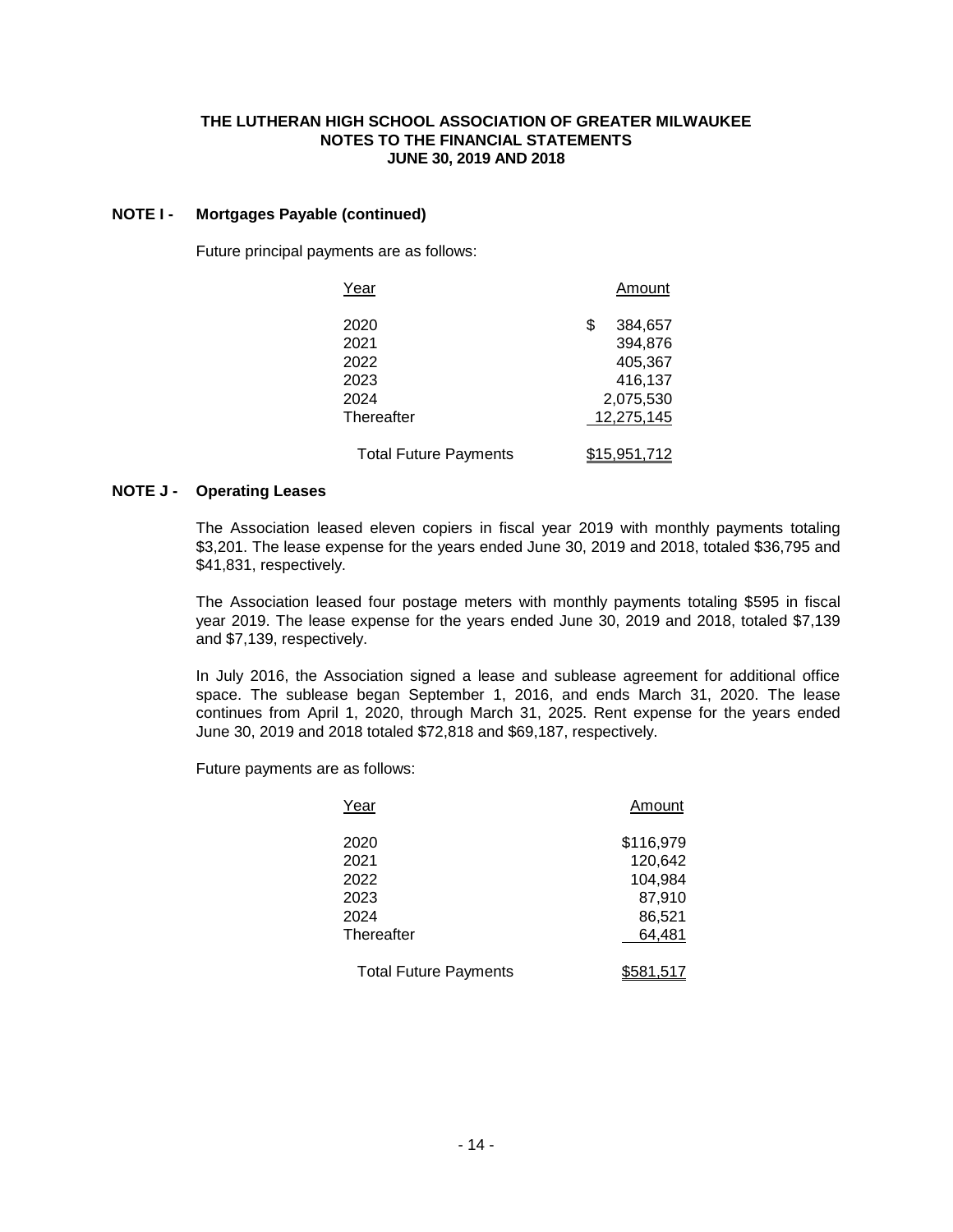#### **NOTE K - Deferred Revenue**

Deferred revenue consists of the following at June 30, 2019 and 2018:

| Source                                      | 2019                 | 2018                           |
|---------------------------------------------|----------------------|--------------------------------|
| Tuition<br>Band Camp and Summer PE<br>Other | \$1,355,044<br>5,636 | \$1,394,902<br>16,654<br>4.881 |
| Total                                       | \$1,360,680          | \$1,416,437                    |

### **NOTE L - Rental Income**

The Association leases space to other organizations in the buildings that it owns. Rental income for the year ended June 30, 2019 and 2018, totaled \$135,079 and \$112,358 respectively. The organization receives monthly payments between \$360 and \$1,746.

Future premium payments will consist of the following for the year ended June 30:

| Year                         | Amount            |
|------------------------------|-------------------|
| 2020<br>2021                 | \$18,559<br>4,320 |
| <b>Total Future Payments</b> | \$22.879          |

#### **NOTE M - Long-Term Accrued Payroll**

Long-term accrued payroll consists of banked benefit days and paid time off accrual. The value of banked benefit days and paid time off accrual was \$721,484 and \$777,778 at June 30, 2019 and 2018, respectively.

As of June 30, 2019 the banked benefit days account contains a present value discount of \$75,202 which was calculated based on the expected age of retirement for beneficiaries, the expected rate of growth in Medicare Part B, and a net present value rate of 2.625%.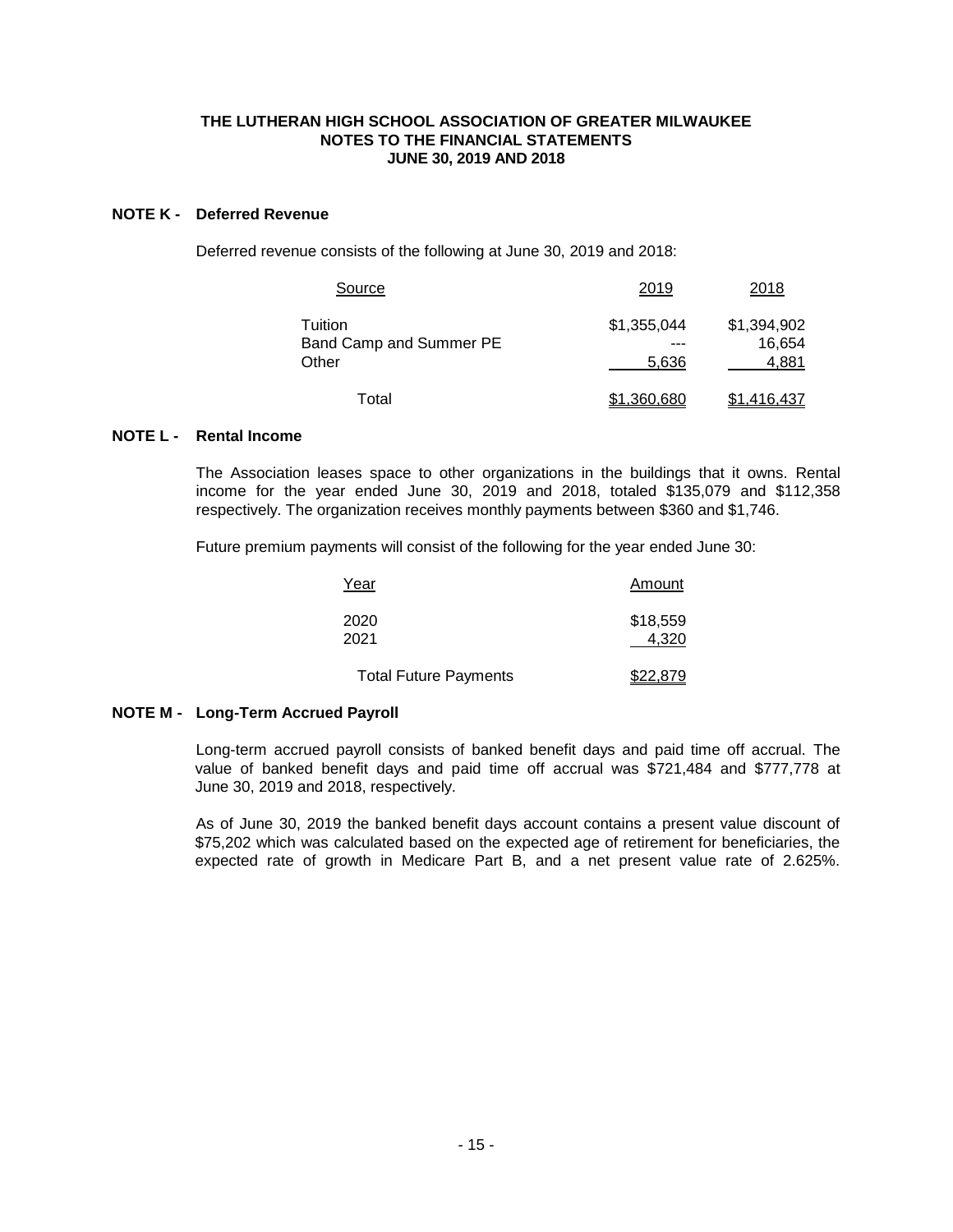#### **NOTE N - Net Assets With Donor Restrictions**

The Association had \$507,525 of time and purpose net assets with donor restrictions and \$4,467,609 of purpose net assets with donor restrictions, which consists of the following:

| Source                                   | 2019               | 2018           |
|------------------------------------------|--------------------|----------------|
| Pledges Receivable                       | \$507,525          | 879,500<br>\$. |
| Milwaukee Lutheran Metal Shop            | 57,784             |                |
| Milwaukee Lutheran Career Academy        | 854,513            | 917,551        |
| Milwaukee Lutheran Scholarships          | 184,000            | 176,000        |
| <b>Milwaukee Lutheran Donations</b>      | 126,944            | 21,067         |
| Milwaukee Lutheran Capital Projects      | 52,708             |                |
| <b>Martin Luther Fitness Center</b>      |                    | 105,832        |
| Martin Luther Band Room                  | 29,334             | 61,780         |
| <b>Martin Luther Student Center</b>      | 51,095             |                |
| Martin Luther Ceiling and Lighting       | 198,422            |                |
| <b>Martin Luther Capital Projects</b>    | 429,265            |                |
| <b>Martin Luther Donations</b>           | 24,429             | 70,923         |
| Lake Country Lutheran Donations          | 93,266             | 91,659         |
| Lake Country Lutheran Soccer Field       | 62,392             |                |
| Lake Country Lutheran Capital Projects   | 46,230             |                |
| <b>Student Activities - Auxiliary</b>    | 228,490            | 233,406        |
| Lake Country Lutheran Expansion          | 1,986,831          | 1,139,092      |
| Other                                    | 41,906             | 17,836         |
| Total Net Assets With Donor Restrictions | <u>\$4,975,134</u> | \$3,714,646    |

#### **NOTE O - In-Kind Donations**

The Association received \$10,800 and \$59,970 of donated goods and services, which consisted of the following for the years ended June 30, 2019 and 2018:

| Source                      | 2019     | 2018         |
|-----------------------------|----------|--------------|
| <b>Classroom Supplies</b>   | \$5,000  | 5,100<br>\$. |
| Art                         | 4,000    | 25,800       |
| Lake Country Lutheran Track |          | 20,000       |
| <b>Athletic Equipment</b>   | ---      | 4,750        |
| <b>Band Equipment</b>       | 1,800    | 4,070        |
| Miscellaneous               |          | 250          |
| Total                       | \$10,800 | \$59,970     |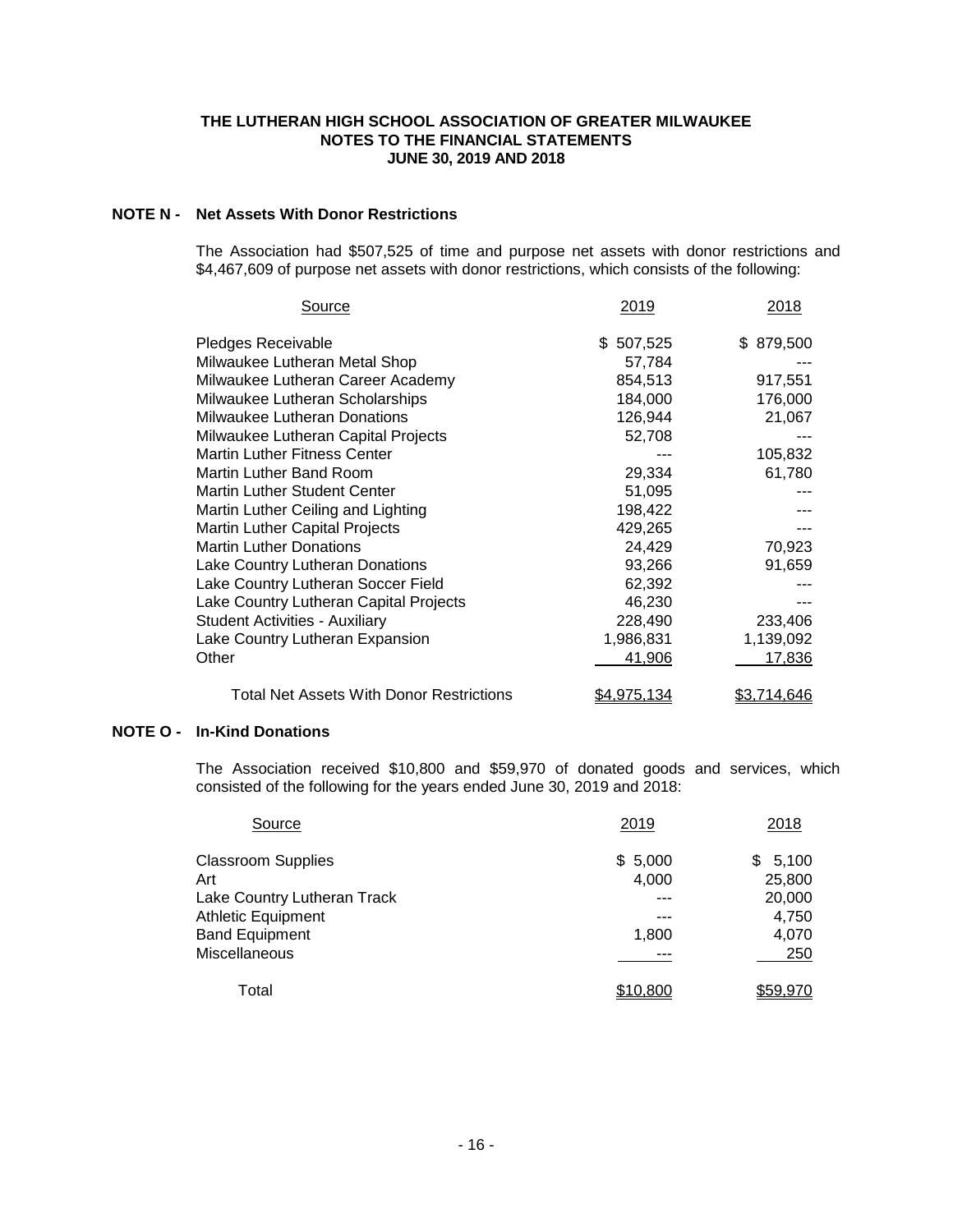#### **NOTE P - Retirement Plans**

The Association participates in Concordia Retirement Plan which is a defined benefit plan operated by a related party, Concordia Plan Services. This plan includes the Concordia Retirement Plan (CRP) with Retiree Medical Supplement (RMS).

Employees are eligible for the plan if they are hired to work over 20 hours per week for more than five consecutive months. Pension benefits are based on years of service and compensation. Employees are vested in the retirement plan after five years. Employees are eligible to receive the RMS benefit upon retirement if he/she completed 15 years or more of credible service and the employee is either age 60 or older or the employee's age plus years of creditable service equals or exceeds 85. Concordia Plan Services determines the percentage of salary for eligible workers that the Association is required to pay into the plan. Contributions for the defined benefit plan are intended to provide not only for benefits attributed to service to date but also for those expected to be earned in the future.

The Association also participates in Concordia Retirement Savings Plan (CRSP) which is a defined contribution plan. Employees are eligible to contribute to the plan if they are hired to work over 20 hours per week for more than five consecutive months. The Association matches 50% of an employee's contribution to the plan, not to exceed 1% of the employee's regular, annual compensation.

The total retirement expense for the Concordia Plans were \$830,493 and \$760,502 for the years ended June 30, 2019 and 2018, respectively. No amounts were due to/from Concordia Plan Services as of June 30, 2019 and June 30, 2018.

#### **NOTE Q - Income Taxes**

The Association is exempt from income tax under Section 501(c)(3) of the Internal Revenue Code and is classified as other than a private foundation. Management has reviewed all tax positions taken in previous fiscal years and those expected to be taken in future fiscal years. As of June 30, 2019 and June 30, 2018, the Association had no amounts related to unrecognized income tax benefits and no amounts related to accrued interest and penalties. The Association does not anticipate any significant changes to unrecognized income tax benefits over the next year.

#### **NOTE R - Subsequent Events**

The Association has evaluated events and transactions occurring after June 30, 2019, through October 2, 2019, the date the financial statements are available to be issued, for possible adjustments to the financial statements or disclosures.

The Association is in discussions to create Spartan Development LLC for the creation of a student housing development.